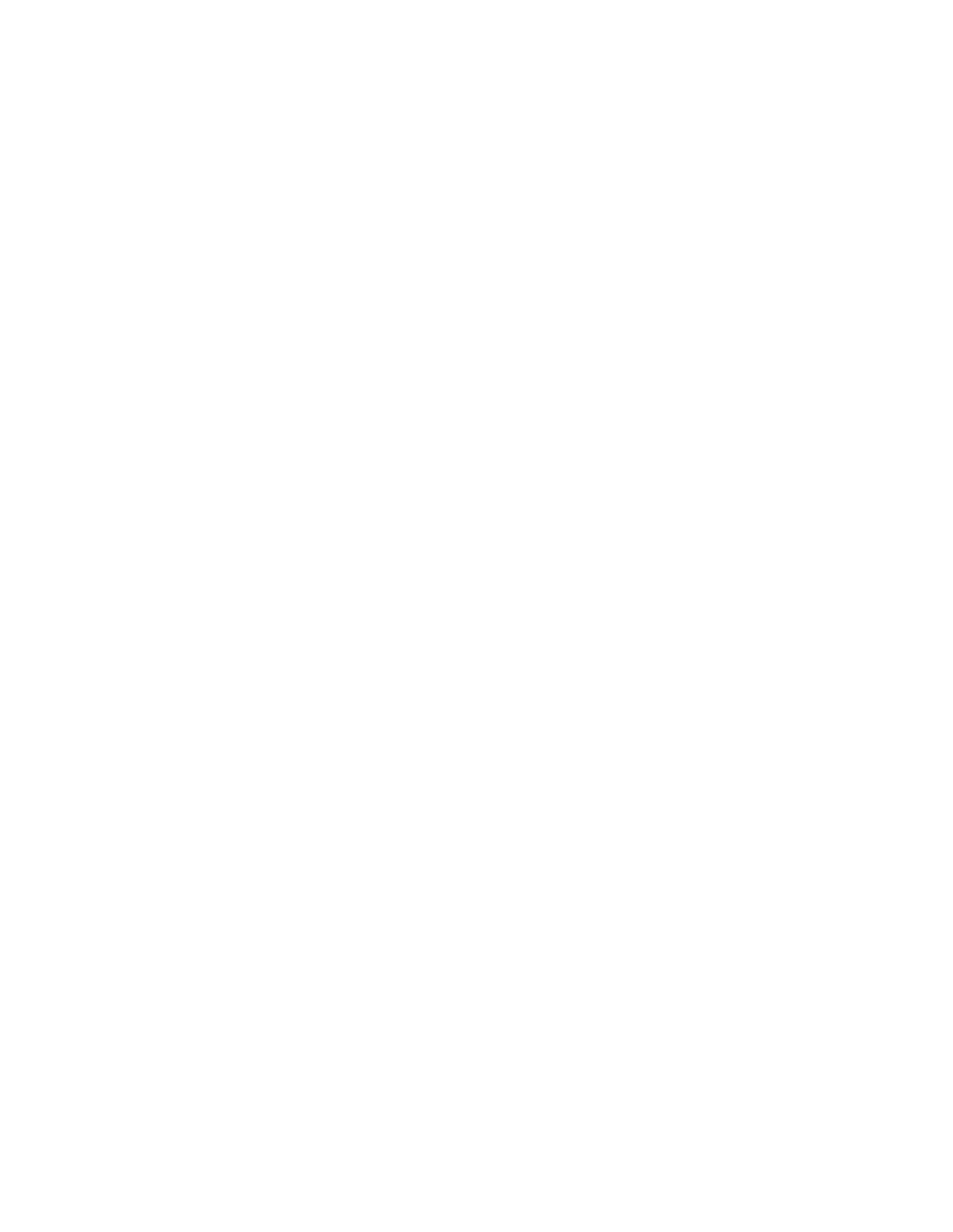#### **Conference Organizers:**

Nicole Lazar Abhyuday Mandal

#### **Steering Committee:**

C. F. Jeff Wu, Georgia Institute of Technology Nicole Lazar, University of Georgia Lance Waller, Emory University

#### **Local Organizing Committee:**

Abhyuday Mandal, University of Georgia Brani Vidakovic, Georgia Institute of Technology Suprateek Kundu, Emory University

#### **Staff Support:**

Mollie Hicks Kirsten Jackson Melissa Pettigrew

#### **Poster Evaluation Committee:**

T. N. Sriram Brani Vidakovic Minsoo Kim

### **Student Volunteers:**

Adel Bedoui Minsoo Kim Krissy Knight Yiwen Liu Andrew Mullins Richard Ross Xiaoxiao Sun Rui Xie Xin Xing Xinlian Zhang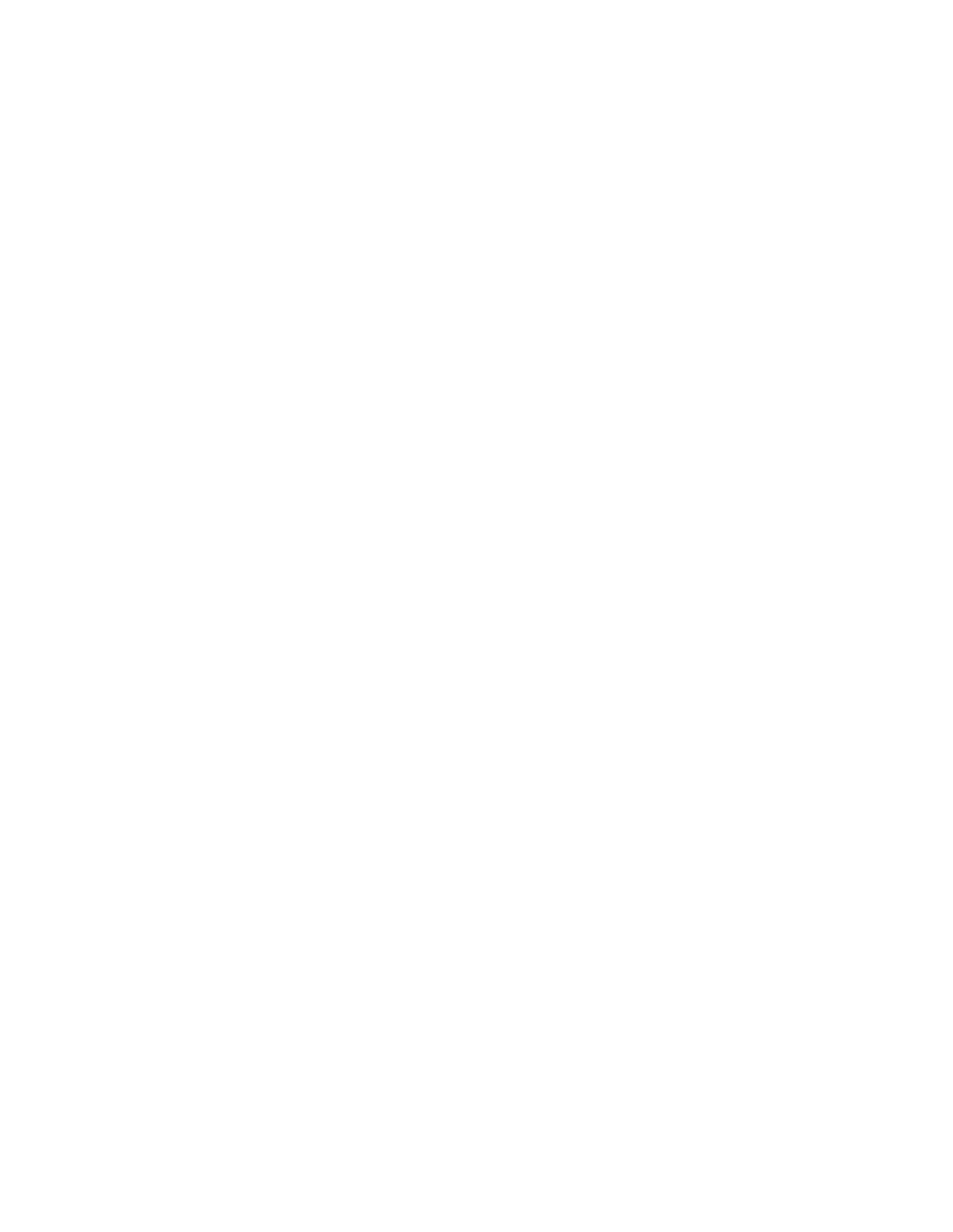### **Sponsors:**

Georgia Statistics Day 2015 acknowledges the generous support from the following sponsors (in alphabetical order)

- American Statistical Association, Georgia Chapter
- Chapman & Hall/CRC
- Department of Biostatistics and Bioinformatics, Emory University
- Department of Statistics, University of Georgia
- JMP
- John Wiley & Sons
- LexisNexis
- National Institute of Statistical Sciences
- Office of the Vice President for Research, University of Georgia
- Procter & Gamble
- The Graduate School, University of Georgia
- The H. Milton Stewart School of Industrial & Systems Engineering, Georgia Institute of Technology
- State Farm
- Wells Fargo

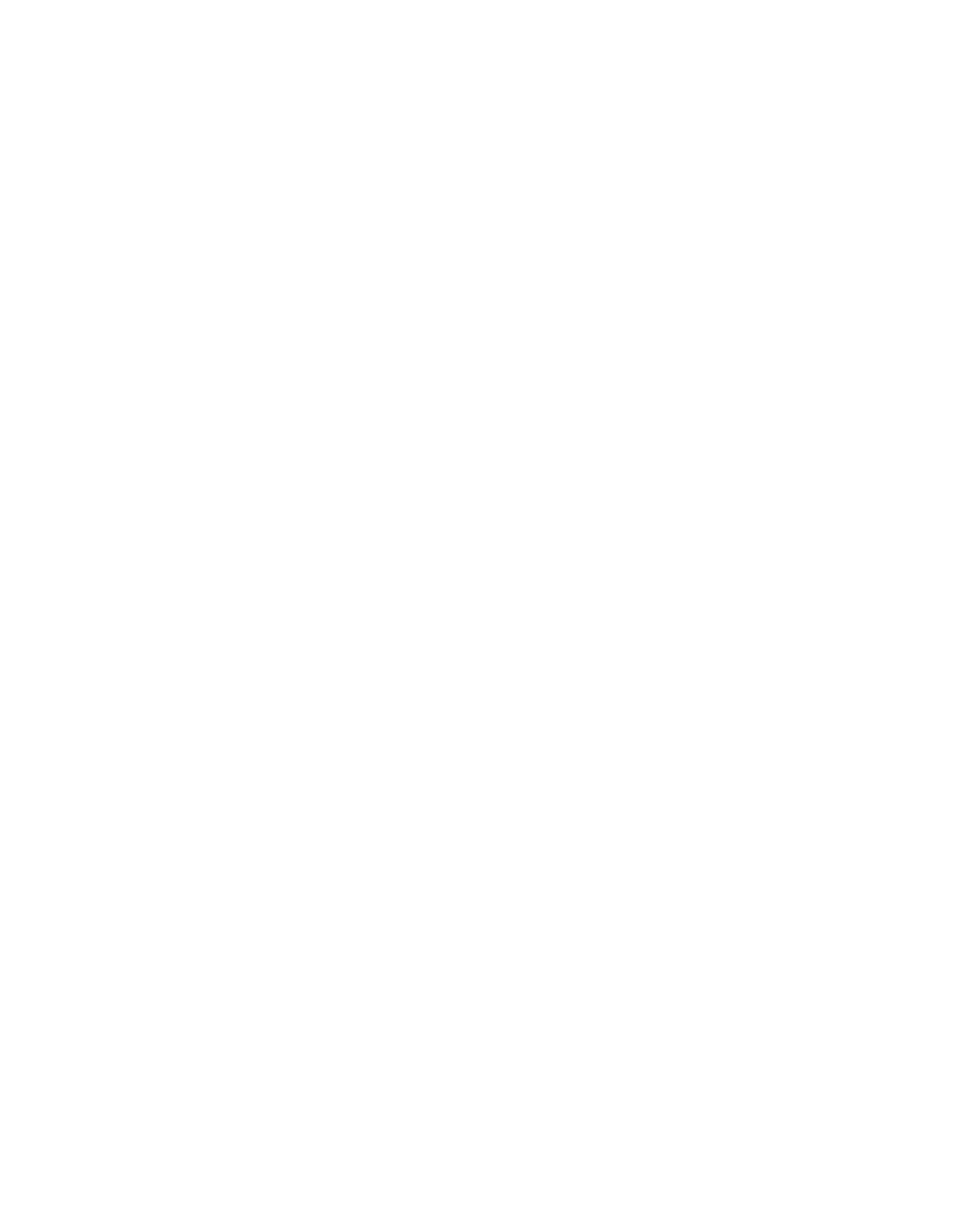# **List of Sessions**

# **Friday, October 30, 2015**

| $8-9am$<br>Kellogg Concourse                                                           | Registration                                                                                                       |
|----------------------------------------------------------------------------------------|--------------------------------------------------------------------------------------------------------------------|
| $9 - 9:15am$<br>Room KL                                                                | Inauguration                                                                                                       |
| $9:15-9:30am$<br>Room KL                                                               | Introduction: C. F. Jeff Wu                                                                                        |
| $9:30-10:30am$<br>Room KL                                                              | Keynote Lecture: Robert Tibshirani                                                                                 |
| $10:30 - 11:00am$<br>Kellogg Concourse Break Area                                      | <b>Break</b>                                                                                                       |
| $11:00-12:30$ pm<br>Room KL                                                            | Technical Session: Lynne Billard<br>Technical Session: Roshan J. Vengazhiyil<br>Technical Session: Lance A. Waller |
| $12:30-1:45$ pm<br>Magnolia Ballroom                                                   | Lunch Break                                                                                                        |
| $1:45 - 3:15$ pm<br>Rooms TU, VW & YZ<br>Stat Building 306<br>Stat Building Cohen Room | <b>Parallel Sessions</b><br>Round-table discussions<br>Industry presentations<br><b>Statistical Consulting</b>     |
| $3:15 - 5:15$ pm<br>Kellogg Concourse                                                  | Poster presentations                                                                                               |
| $5:15 - 5:45$ pm<br>Room KL                                                            | Open floor, round-table summaries                                                                                  |
| $5:45 - 6:00 \text{pm}$<br>Room KL                                                     | Closing remarks and award ceremony                                                                                 |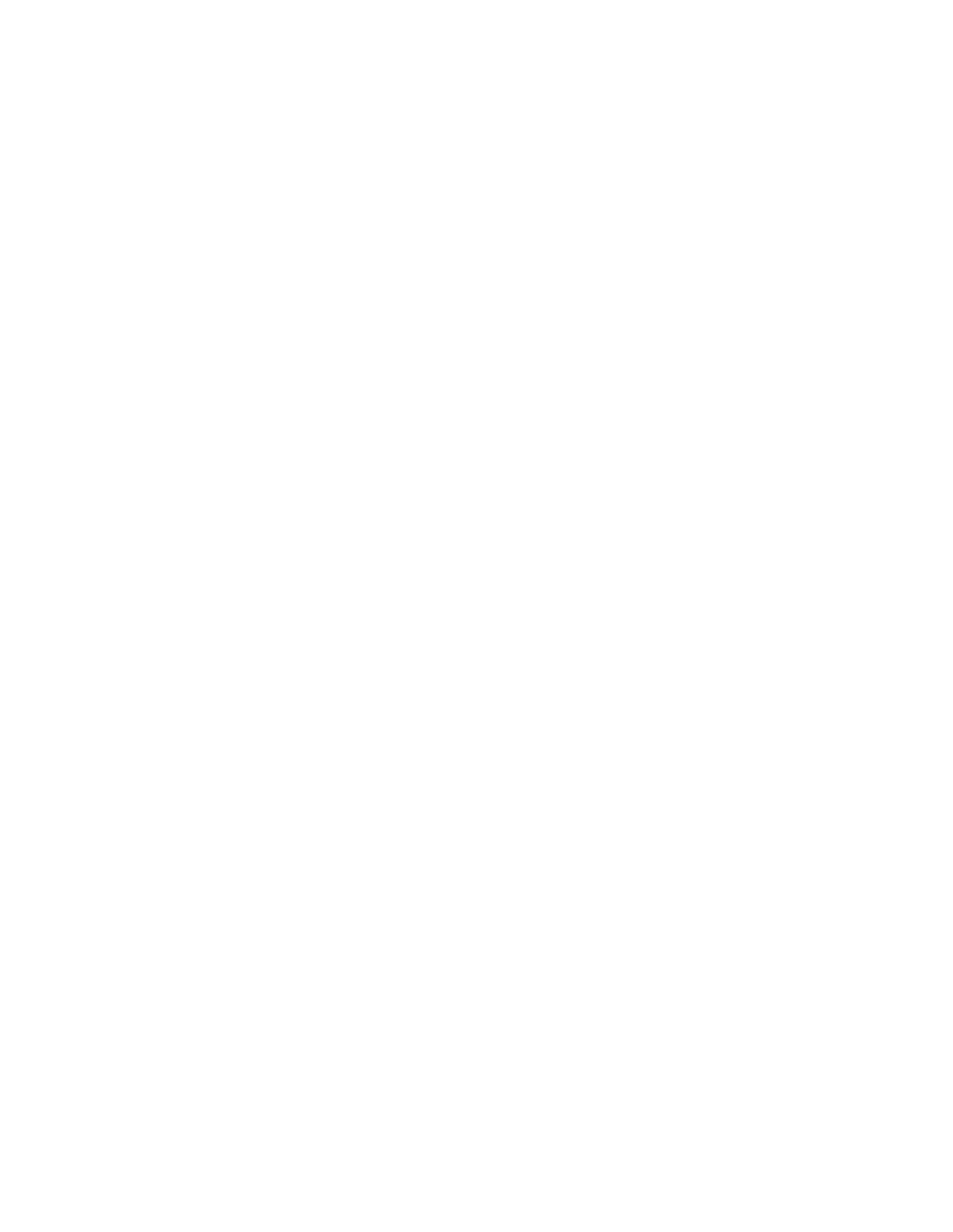# Georgia Statistics Day 2015

Program Schedule

# **Invited Sessions and Speakers**

**Friday, October 30, 2015, 9:00am - 9:30am**

**Opening Ceremony Introduction:** Nicole Lazar, University of Georgia

**Inauguration:** Robert Scott, University of Georgia

**Speaker:** C. F. Jeff Wu, Georgia Institute of Technology

**Friday, October 30, 2015, 9:30am - 10:30am**

### **Keynote Lecture**

**Chair:** T.N. Sriram, University of Georgia

**Speaker:** Robert Tibshirani, Stanford University *The Lasso: An Application to Cancer Detection and Some New Tools for Selective Inference*

**Friday, October 30, 2015, 11:00am - 12:30pm**

**Technical Sessions Chair:** Gauri S. Datta, University of Georgia

**Speaker:** Lynne Billard, University of Georgia *Symbolic Data Analysis: Are Distributions the Numbers of the Future? An Illustrative Answer*

**Speaker:** Roshan J. Vengazhiyil, Georgia Institute of Technology *Simulation and Optimization Using Minimum Energy Designs*

**Speaker:** Lance A. Waller, Emory University *Evaluating Data Science Contributions in Teaching and Research*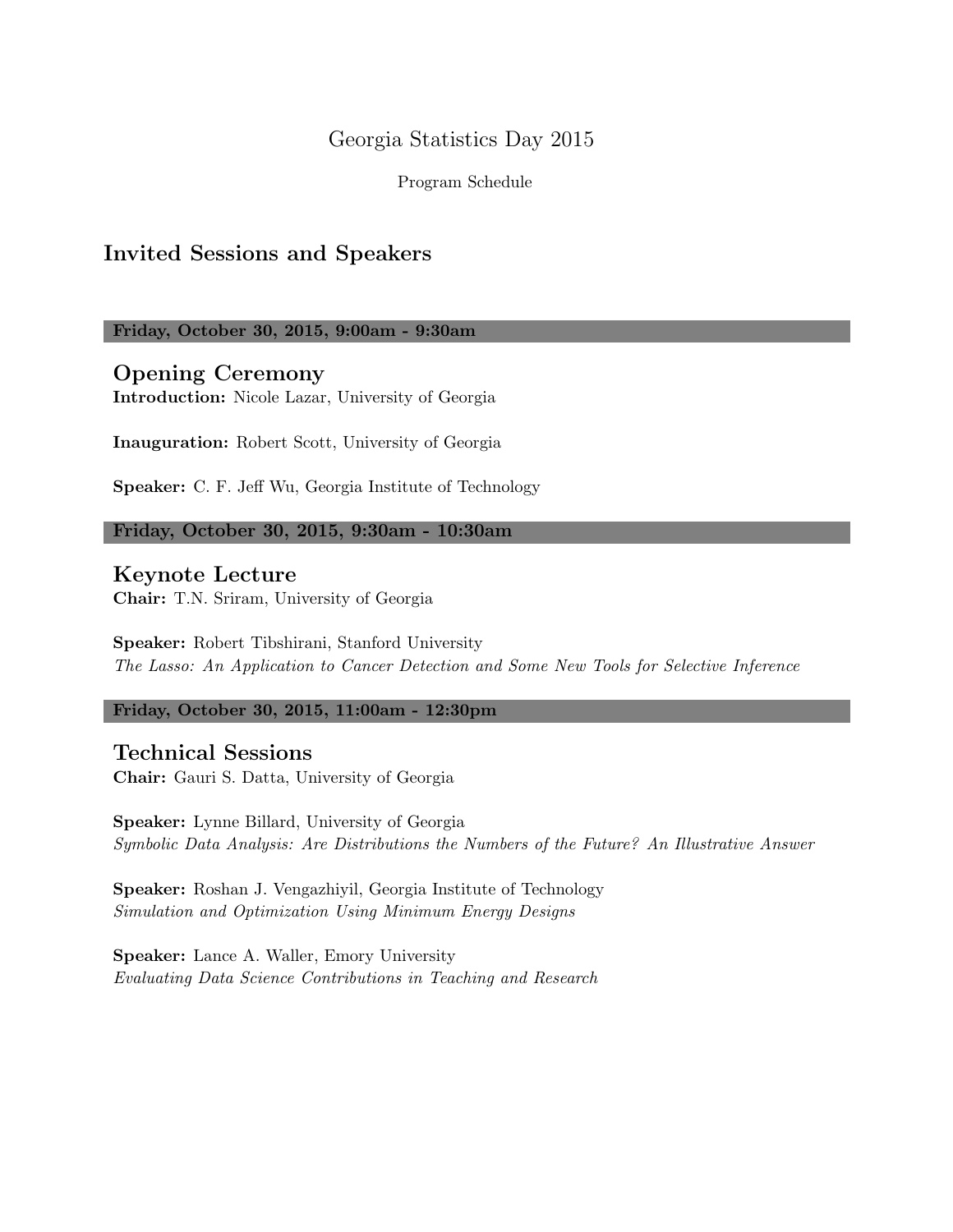#### **Friday, October 30, 2015, 1:45pm-3:15pm**

#### **Round-table Discussions**

**Topic:** *Small Area Estimation* **Leaders:** Gauri S. Datta, University of Georgia Nicoleta Serban, Georgia Institute of Technology **Location:** Georgia Center Room VW

**Topic:** *Statistics and Analytics* **Leaders:** Xiaoming Huo, Georgia Institute of Technology Wenxuan Zhong, University of Georgia **Location:** Georgia Center Room YZ

**Topic:** *High Dimensional Statistics* **Leaders:** Nicole Lazar, University of Georgia Suprateek Kundu, Emory University **Location:** Georgia Center Room TU

**Topic:** *Big Data* **Leaders:** Gari Clifford, Emory University Ping Ma, University of Georgia **Location:** Georgia Center Room YZ

**Topic:** *Bioinformatics* **Leaders:** Liang Liu, University of Georgia Steve Qin, Emory University **Location:** Georgia Center Room VW

**Topic:** *fMRI Data Analysis* **Leaders:** Cheolwoo Park, University of Georgia Ying Guo, Emory University **Location:** Georgia Center Room TU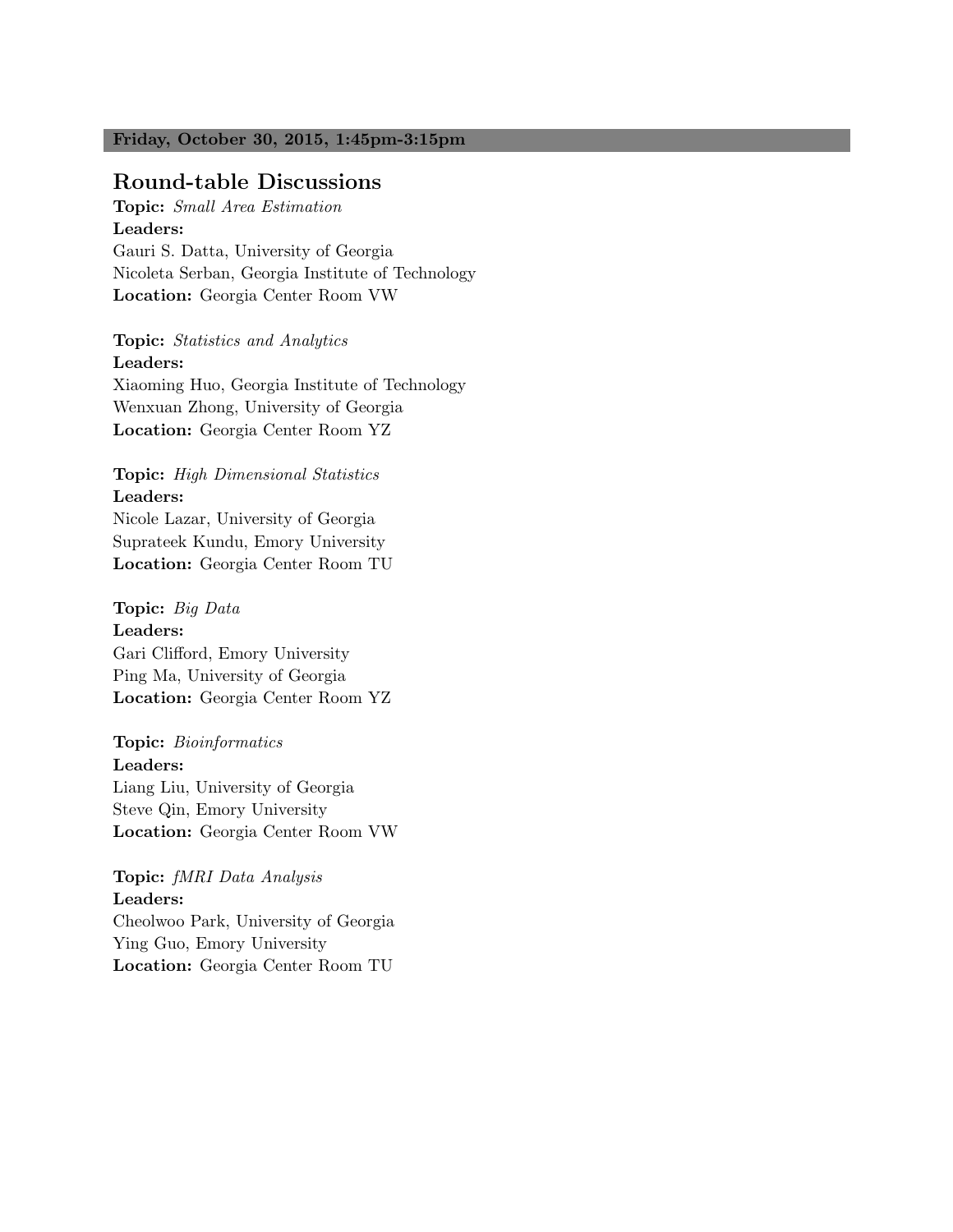#### **Friday, October 30, 2015, 1:45pm-3:15pm**

# **Consulting Session**

**Chair:** Jaxk Reeves, University of Georgia

#### **Speakers:**

Kim Love-Myers, University of Georgia Jye-Chyi (JC) Lu, Georgia Institute of Technology **Location:** Statistics Building Room 306

# **Industry Session**

**Chair:** Lynne Seymour, University of Georgia

#### **Presenters:**

Hicham Elhassani, LexisNexis Ryan Lekivetz, JMP Division of SAS Misty Ritchie, Wells Fargo Jonathan Sauls, State Farm **Location:** Statistics Building Cohen Room

# **Posters**

| Yang Cao        | Poisson matrix completion                                                |  |
|-----------------|--------------------------------------------------------------------------|--|
| Shanshan Cao    | Small-area estimation of unmet need for preventive dental care for chil- |  |
|                 | dren in Georgia                                                          |  |
| Fang Cao        | Model calibration with censored data                                     |  |
| Phebe Kemmer    | Statistical approaches for exploring brain connectivity with multi-modal |  |
|                 | neuroimaging data                                                        |  |
| Shuang Li       | M-statistic for kernel change-point detection                            |  |
| Kun Liu         | Scalable SUM-shrinkage schemes for distributed monitoring large-scale    |  |
|                 | data streams                                                             |  |
| Fei Liu         | K-regression clustering for interval-valued data                         |  |
| Yiwen Liu       | Weighted leverage score for high dimensional variable screening          |  |
| Joshua Lukemire | Using particle swarm optimization to identify optimal designs for gener- |  |
|                 | alized linear models with binary response                                |  |
| Subhadip Pal    | A Bayesian approach for envelope model                                   |  |
| Li-Yu Wang      | Tracking concept drift using a constrained penalized regression combiner |  |
| Xin Xing        | A metagenomics method for simultaneously identifying microbial species   |  |
|                 | and estimating their abundance in multiple samples                       |  |
| Yuchen Zheng    | Quantifying and understanding adherence to recommended care prac-        |  |
|                 | tices for pediatric asthma care                                          |  |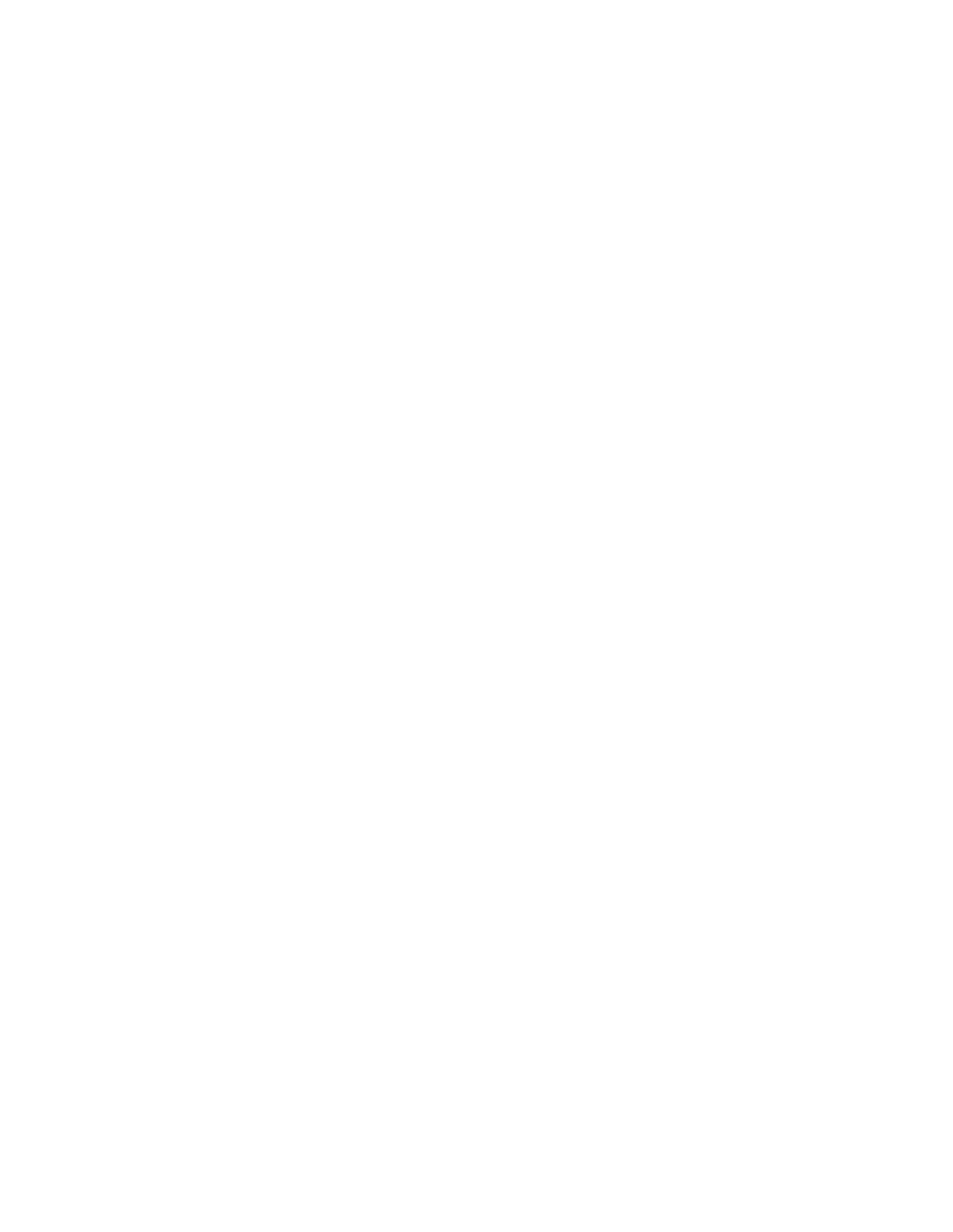# **Keynote Lecture**

# **The Lasso: An Application to Cancer Detection and Some New Tools for Selective Inference**

**Robert Tibshirani**

Health Research and Policy, Stanford School of Medicine and Department of Statistics Stanford University **Collaborators/co-authors:** Richard Lockhart (Simon Fraser University), Jonathan Taylor (Stanford University) and Ryan Tibshirani (Carnegie Mellon University)

First I will review the lasso method and show an example of its utility in cancer diagnosis via mass spectometry. Then I will consider the testing the significance of the terms in a fitted regression, fit via the lasso or forward stepwise regression.

I will present a novel statistical framework for this problem, one that provides p-values and confidence intervals that properly account for the inherent selection in the fitting procedure. I will give other examples of this procedure, including graphical models and PCA, and describe an R language package for its computation.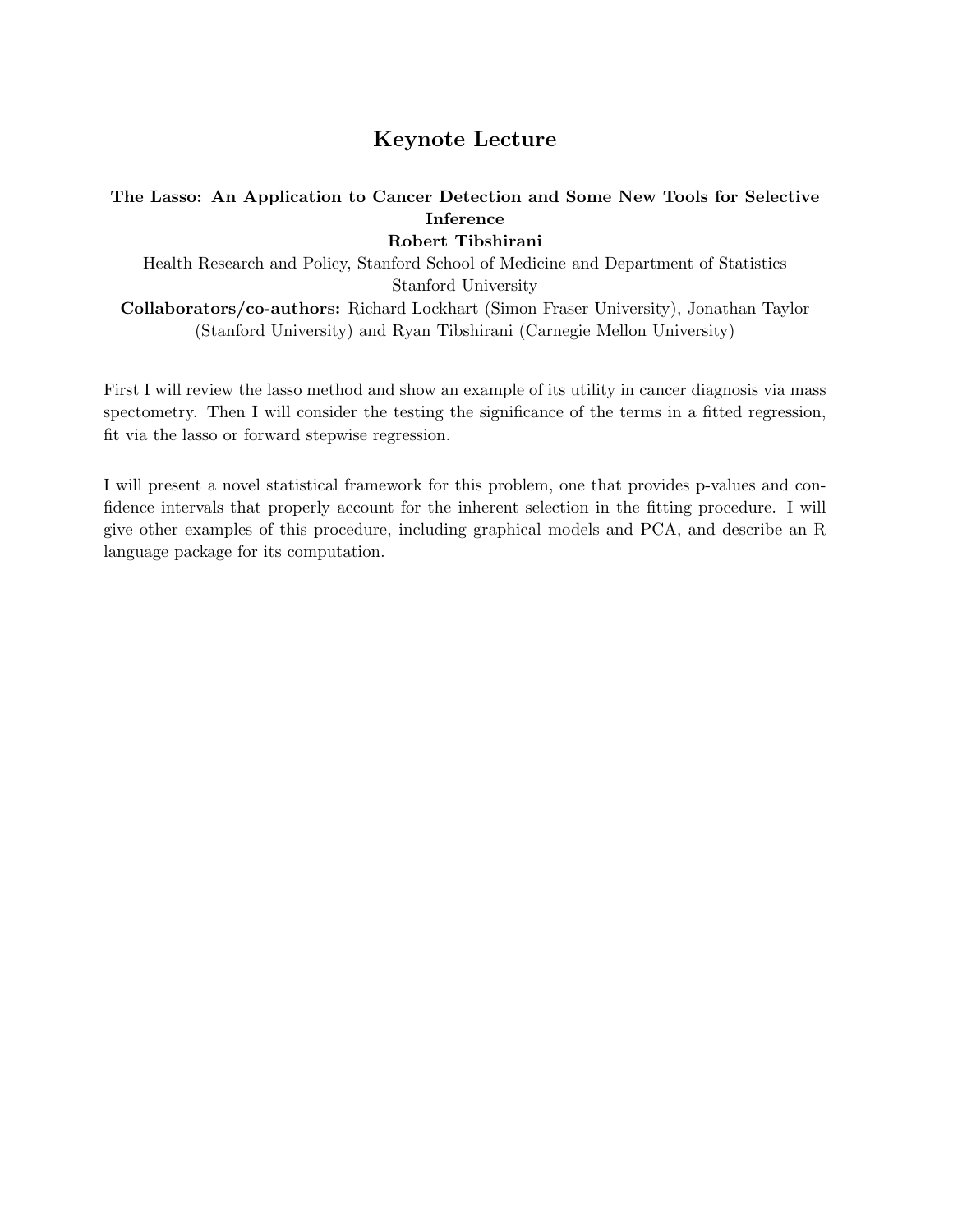# **Technical Session**

### **Symbolic Data Analysis: Are Distributions the Numbers of the Future? An Illustrative Answer Lynne Billard** Department of Statistics University of Georgia

Massively large data sets are routine and ubiquitous given modern computer capabilities. What is not so routine is how to analyse these data. One approach is to aggregate the data sets according to some scientific criteria. The resultant data are perforce symbolic data, i.e., lists, intervals, histograms, and so on. Applications abound, especially in the medical and social sciences. Other data sets (small or large in size) are naturally symbolic valued, such as species data, data with measurement uncertainties, confidential data, and the like.

Unlike classical data which are points in *p*-dimensional space, symbolic data are hypercubes or Cartesian products of distributions in *p*-dimensional space. We describe such data and how they arise. We look briefly at some of the differences between classical and symbolic data and their respective methodologies, through illustrations.

# **Simulation and Optimization Using Minimum Energy Designs Roshan J. Vengazhiyil** H. Milton Stewart School of Industrial and Systems Engineering Georgia Institute of Technology **Collaborators/co-authors:** Tirthankar Dasgupta, Rui Tuo, C. F. Jeff Wu

Space-filling designs are commonly used as experimental designs in computer experiments. For example, maximin distance designs fill the experimental region uniformly while maximizing the minimum pairwise distance among the design points. In this talk, we will show that they can be modified to follow any arbitrary distribution by appropriately assigning weights to each design point. This method has a physical analogy of minimizing the total potential energy of electrically charged particles inside a box and therefore, we call the new space-filling design as minimum energy design. We will explain how this can be used in the simulation of complex probability distributions and in the global optimization of expensive black-box functions.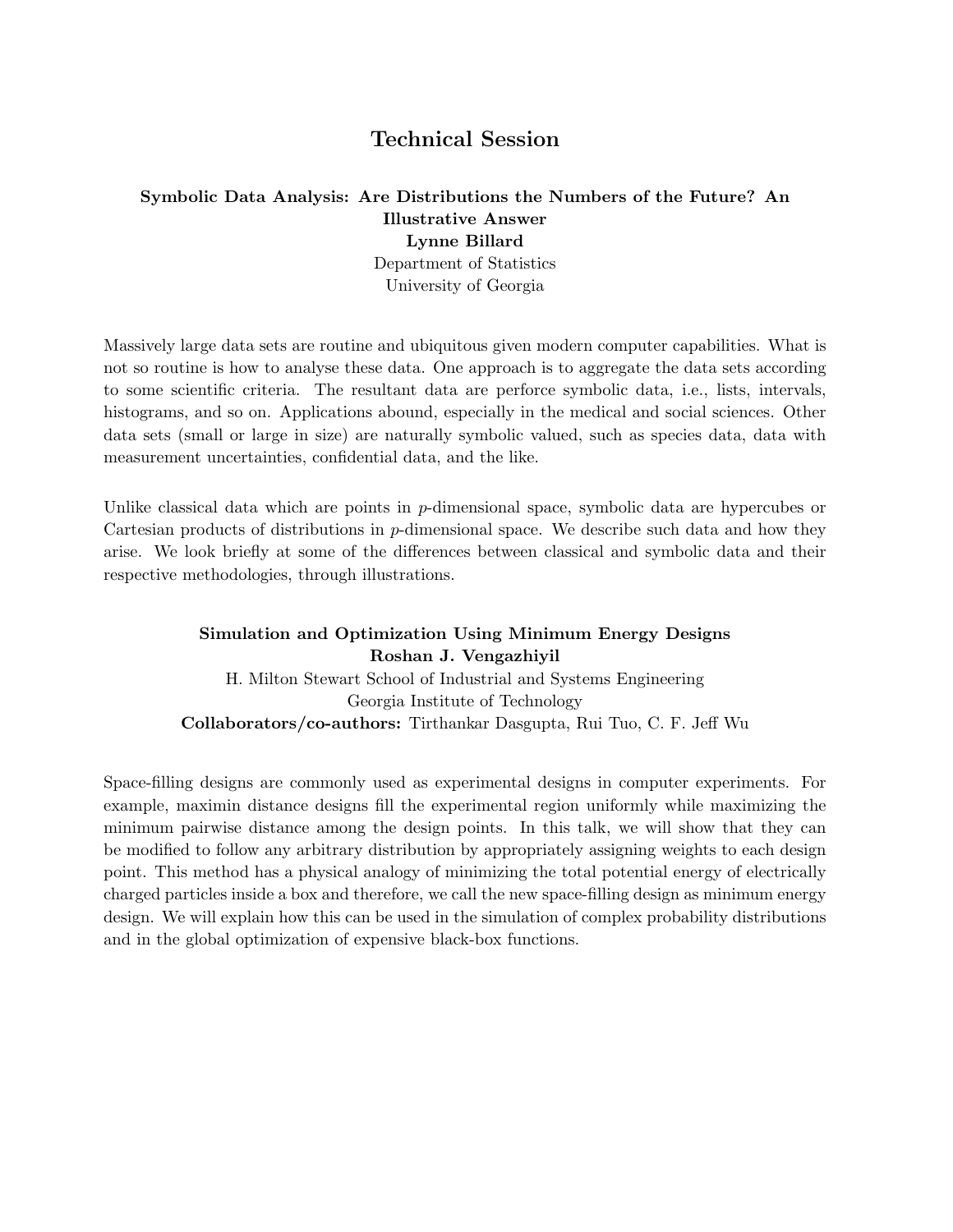### **Evaluating Data Science Contributions in Teaching and Research Lance A. Waller**

Department of Biostatistics and Bioinformatics Rollins School of Public Health, Emory University

The emergence, growth, and evolution of the field of data science include (or should include) meaningful and ongoing collaboration with the faculty members in the fields of statistics and biostatistics. This collaboration often yields new forms of scholarship and especially new formats and venues for teaching, research, and service that differ from traditional classroom teaching, peer-review publication, and committee assignments. From the perspective of a department chair, I outline opportunities and challenges in recognizing, valuing, documenting, and defending new scholarly contributions in a new field, particularly within the traditional academic promotion process for tenure-track faculty. Topics include MOOCs, blogging, software as scholarly output, and other emerging forms of scholarship within an evolving field in light of standard promotion evaluation systems.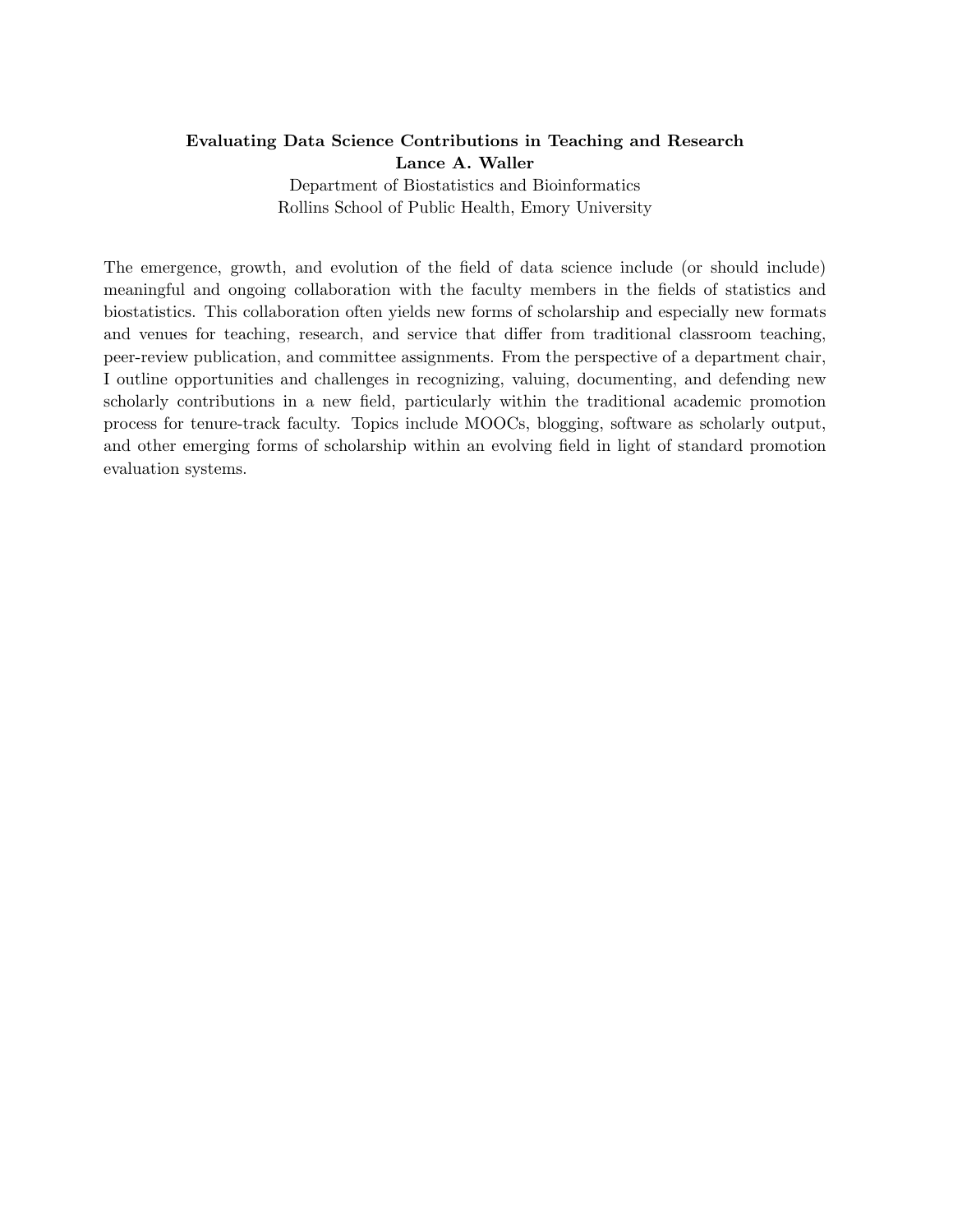## **Consulting Session**

# **Training Statistics Students to Collaborate in the Academic Environment Kim Love-Myers**

Department of Statistics University of Georgia

The University of Georgia Statistical Consulting Center (SCC) has a threefold mission: to provide collaborative research assistance to faculty, research staff, and students in all departments of the University of Georgia; to increase the quality of quantitative research performed at the University; and to provide an advantageous educational experience to students of statistics through training as statistical collaborators. This talk will focus on the third part of that mission, providing an educational experience to students of statistics. The SCC has provided assistantships for 4*−*9 graduate consultants at a time each year for a number of years, in addition to providing volunteer opportunities for numerous graduate and undergraduate students with an interest in statistical consulting and collaboration. I will provide a brief history and overview of the SCC, and discuss the SCC's recent changes in training and development of these students, which has helped to place them and the SCC on a path to success.

#### **Statistical Consulting - Experience From an GT-ISyE Faculty Jye-Chyi (JC) Lu**

H. Milton Stewart School of Industrial and Systems Engineering Georgia Institute of Technology

Many of us have consulting experience in our student and faculty life. Statistical consulting can be challenging but also rewarding. Statistician applies his/her problem-solving and good people skills to work with clients for solving their problems. This presentation will first summarize a few personal past projects ranging from quality improvement in manufacturing plants, product cost modeling for an electrical-mechanical-system assembly company, health-insurance fraud-detection, market-performance monitoring and so on. Then, we offer a few observations learned from dealing with clients in understanding problem background, signing contracts, jointly solving problems, providing reports and program codes, and delivering final presentations. The presentation will end with a few words about potential consulting opportunities in the (big-data) analytics field.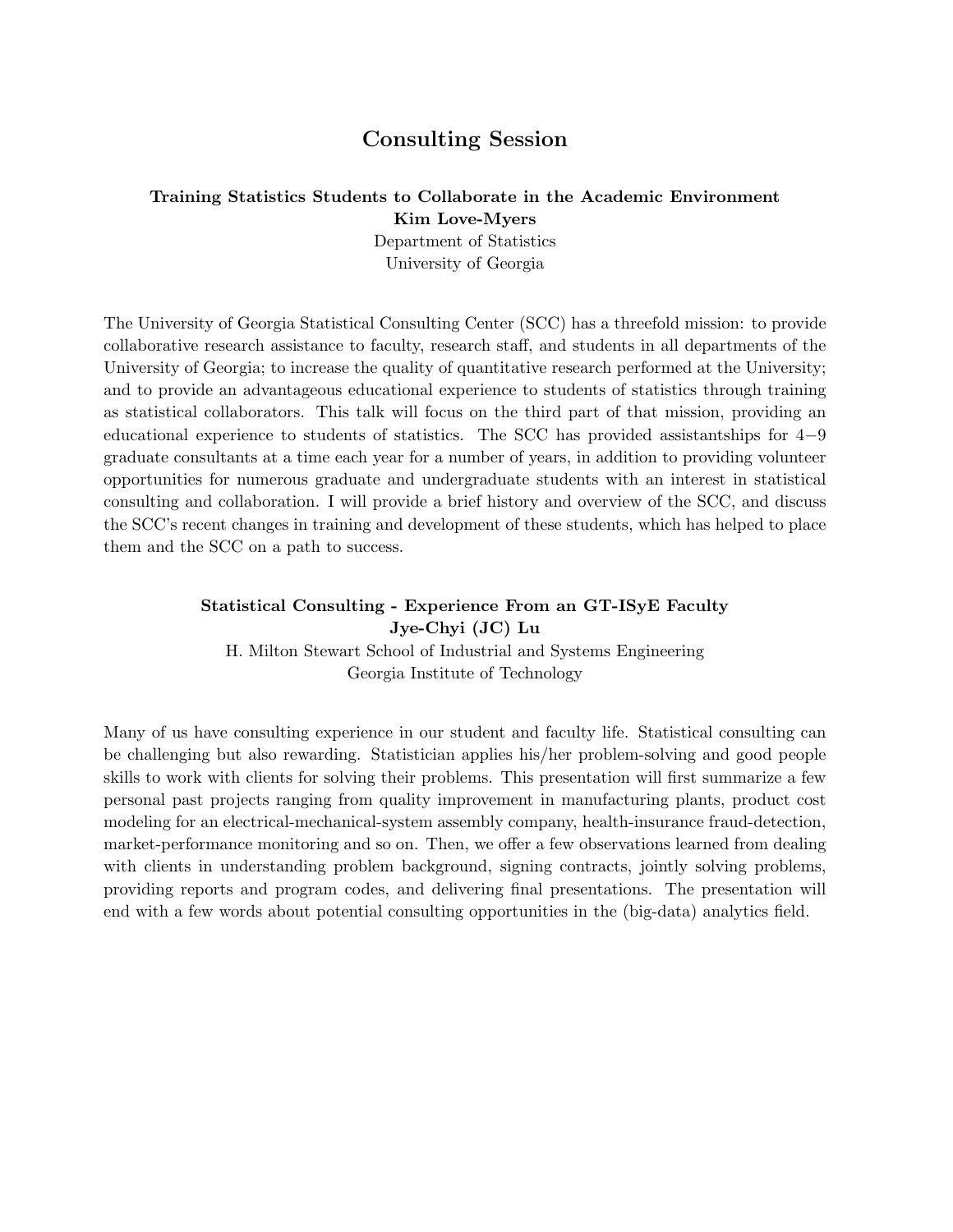# **Industry Session**

#### **What it is like to work for LexisNexis Hicham Elhassani** LexisNexis

LexisNexis combines cutting-edge technologies, unique data and advanced scoring analytics to provide innovative products and services addressing client needs in insurance, utilities, gaming, finance, government and healthcare. We process over 10,000 data sources daily adding to a database of over 2 petabytes of information which is used by our advanced statistical analysts to develop products through statistical analysis to help customers understand their individual business, driving growth and profit for both LexisNexis and all of LexisNexis' customers.

We at LexisNexis understand the uniqueness of our business and have training tracks set up for all employees, both directly out of college and those that have years of experience from other companies. These training tracks not only give our employees the knowledge on products that LexisNexis provides, but more so allow them to be innovators and strategic thinkers when future products are developed.

At LexisNexis, "We are innovators, passionate about challenging the status quo and improving outcomes."

#### **What Is It Like to Work at SAS? Ryan Lekivetz** JMP Division of SAS

SAS is the leader in business analytics software and services, and the largest independent vendor in the business intelligence market. Through innovative solutions, SAS helps customers at more than 70,000 sites improve performance and deliver value by making better decisions faster. Since 1976 SAS has been giving customers around the world "The Power to Know".

You've probably used a SAS product at some point in your graduate degree. Have you ever wondered what it's like to work for SAS? I'll give you my own perspective as a statistician working at SAS and discuss the diversity of jobs in the organization for individuals with quantitative backgrounds.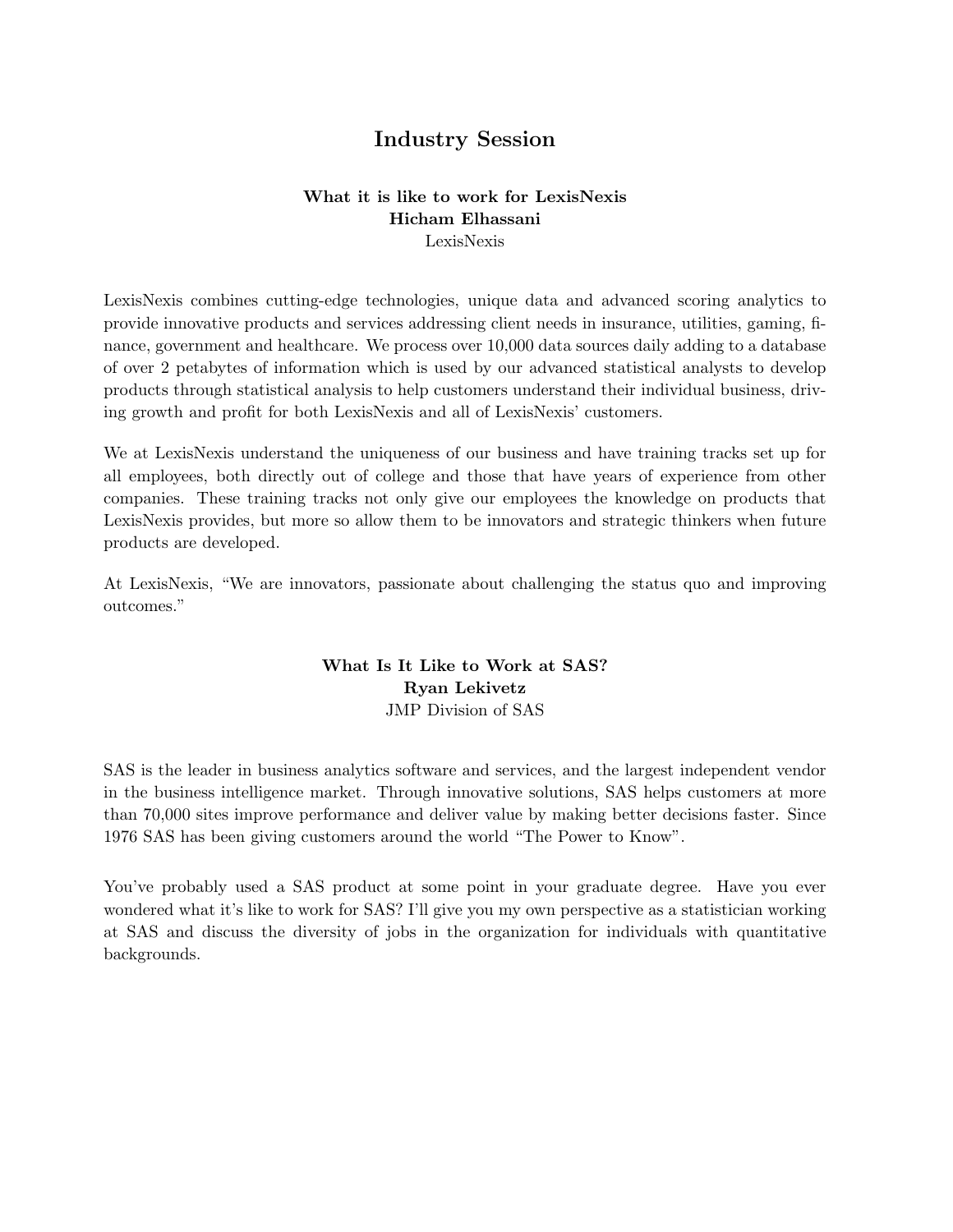#### **Wells Fargo Quantitative Associate Program for New PhDs Misty Ritchie** Wells Fargo

The Wells Fargo Quantitative Associate program is designed to provide qualified candidates with the opportunity to gain comprehensive professional and industry experience that prepares them to develop, implement, calibrate or validate various analytical models. Dr. Misty Ritchie will discuss aspects and benefits of the rotational program and how PhD students can apply.

The 12 month rotational program consists of three distinct track selections:

Our **Capital Markets** track, sponsored by Corporate Risk and Wells Fargo Securities, gives Associates the opportunity to develop and validate mathematical models for pricing and hedging complex financial instruments. They will also educate the trading desk on the strengths and weaknesses of models and provide model analysis.

Our **Credit Risk** track, sponsored by Corporate Risk, Business Direct, Consumer Lending and Wealth, Brokerage and Retirement, gives Associates the opportunity to work with various lines of business to develop, maintain and validate statistical models for loss forecasting, credit risk scorecard, risk segmentation, capital management, and stress testing for a variety of lending products.

Our **Corporate Risk** track, sponsored by the Financial Crimes Risk Management, Operational Risk Management and Regulatory Risk Compliance Management areas of Corporate Risk, gives Associates the opportunity to develop, maintain and validate statistical models for the detection and prediction of suspicious activity, developing and maintaining statistical models used in estimating bank-wide operational risk regulatory capital levels and provide high-quality analytics to help our consumer lending businesses identify, quantify, and mitigate risks.

#### **Advanced Analytics at State Farm Jonathan Sauls** State Farm

From our founding father, G. J. Mecherle, who in 1922 observed that rural drivers deserved lower rates due to reduced risk, to State Farm becoming the first commercial SAS customer in 1972, to today's Advanced Analytics team of over 50 statisticians, analytics has played an important role in making State Farm the number one automobile, homeowner, and life insurance company in the US. The Advanced Analytics team uses a wide array of data science and predictive modeling methods to transform data into actionable understanding and competitive advantage, and we are invested in the development of tomorrow's analysts through our **M**odeling and **A**nalytics **G**raduate **N**etwork programs at the University of Illinois and the University of Georgia. We look forward to sharing more information with you about the exciting work that we are doing in analytics at State Farm.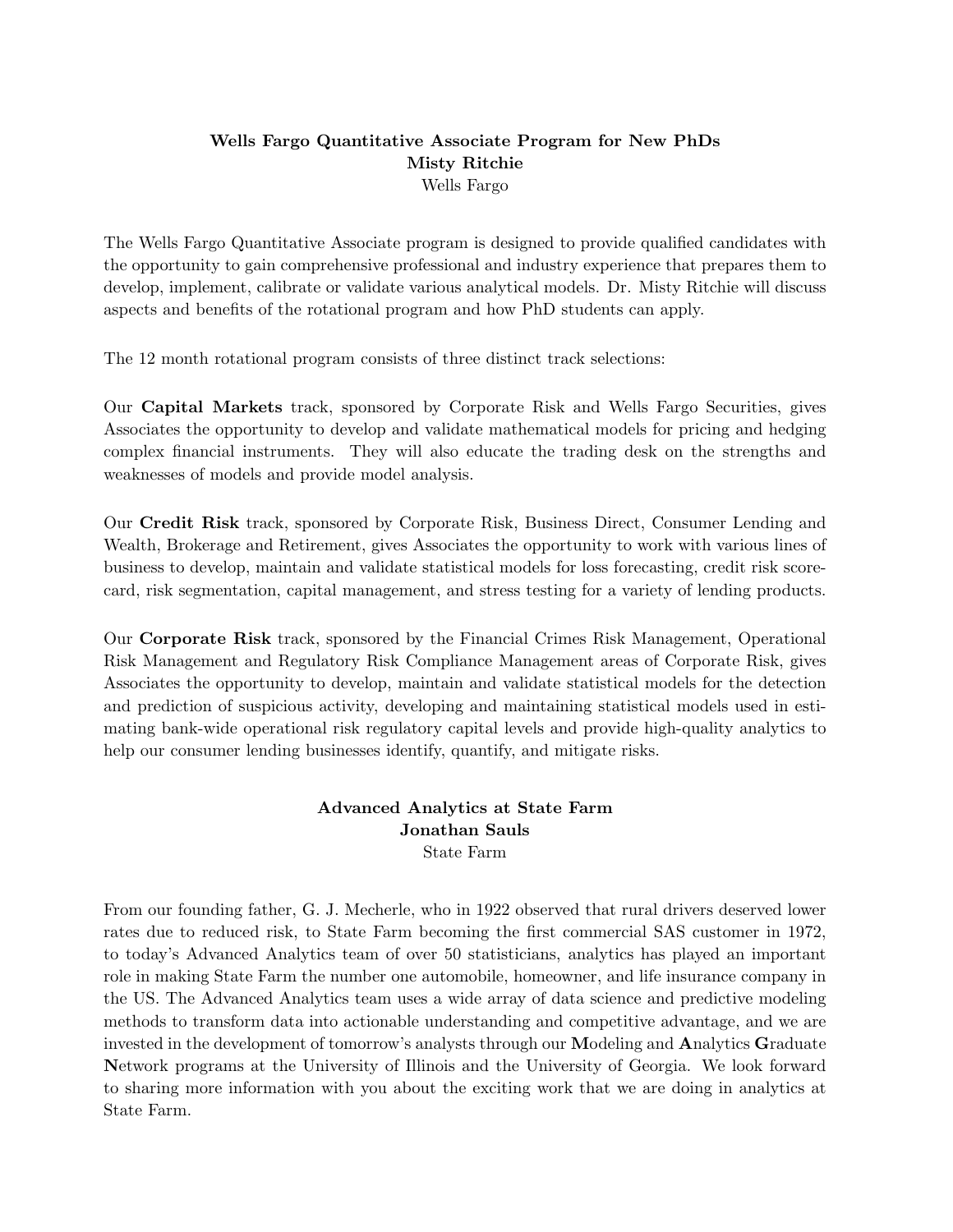# **Posters**

### **Model calibration with censored data Fang Cao** H. Milton Stewart School of Industrial and Systems Engineering Georgia Institute of Technology **Collaborators/co-authors:** Shan Ba, William Brenneman, V. Roshan Joseph

The purpose of model calibration is to make inference about the unknown input parameters, known as calibration parameters, of a computer model. The classical Kennedy-O'Hagan approach is widely used for model calibration, which can account for the inadequacy of the computer model while simultaneously estimating the calibration parameters. In many applications, the phenomenon of censoring occurs when the exact outcome of the physical experiment is not observed, but is only known to fall within certain region. In such cases, the Kennedy-O'Hagan approach cannot be used directly, and we propose a method to incorporate the censoring information when performing model calibration. The method is applied to study the compression phenomenon of liquid, and the results show significant improvements over the traditional methods.

# **Small-Area Estimation of Unmet Need for Preventive Dental Care for Children in Georgia**

**Shanshan Cao** H. Milton Stewart School of Industrial and Systems Engineering Georgia Institute of Technology **Collaborators/co-authors:** Monica Gentili, Nicoleta Serban, Paul Griffin, Susan Griiffin

The implementation of the Affordable Care Act (ACA) has led to a significant increase in the number of children receiving some form of dental benefit which is projected to result in further increase in utilization of dental care services for children. It is thus important to understand how well the existing supply of dental services will meet the resulting increase in need. In this study, we introduce a modeling framework to derive estimates of unmet need defined as lack of accessibility and availability of pediatric preventive dental care. We pilot our study for the population of children in Georgia. Our measurement models are based on optimization models that match need with supply of service under a series of user and provider system constraints. On the provider side, an example of constraint is the maximum caseload of providers with different levels of training, e.g., dentist and dental hygienist. On the user side, an example of constraint is the reduced acceptability of patients with public insurance. The results of the optimization model are used to measure accessibility, availability and unmet need of preventive dental care for different population groups (overall population of children, publicly-insured children, and privately-insured children) at the census tract levels and for different geographic areas (rural vs.urban areas). We compare our estimates of unmet need to those derived using the Human Resources and Service Administration (HRSA) shortage criteria. The results of the analysis are useful to provide guidance as to which policies can best address this unmet need.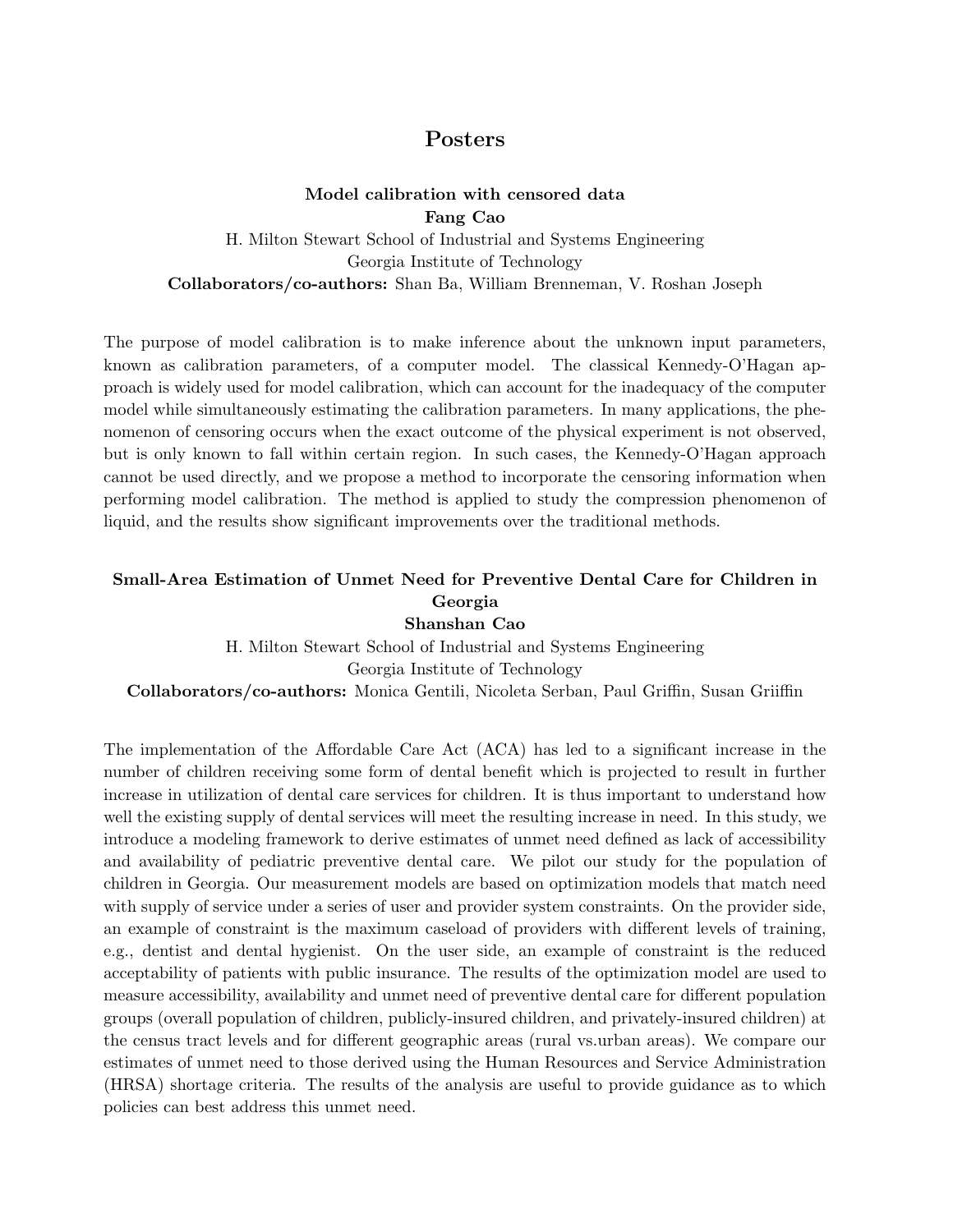#### **Poisson Matrix Completion Yang Cao** H. Milton Stewart School of Industrial and Systems Engineering Georgia Institute of Technology **Collaborators/co-authors:** Yao Xie

We extend the theory of matrix completion to the case where we make Poisson observations for a subset of entries of a low-rank matrix. We consider the (now) usual matrix recovery formulation through maximum likelihood with proper constraints on the matrix  $M$  of size  $d_1$ -by- $d_2$ , and establish theoretical upper and lower bounds on the recovery error. Our bounds are nearly optimal up to a factor on the order of  $\mathcal{O}(\log(d_1 d_2))$ . These bounds are obtained by adapting the arguments used for one-bit matrix completion (although these two problems are different in nature) and the adaptation requires new techniques exploiting properties of the Poisson likelihood function and tackling the difficulties posed by the locally sub-Gaussian characteristic of the Poisson distribution. Our results highlight a few important distinctions of Poisson matrix completion compared to the prior work in matrix completion including having to impose a minimum signal-to-noise requirement on each observed entry. We also develop an efficient iterative algorithm and demonstrate its good performance in recovering solar flare images.

#### **Statistical Approaches for Exploring Brain Connectivity with Multi-Modal Neuroimaging Data Phebe B. Kemmer**

Department of Biostatistics and Bioinformatics Rollins School of Public Health, Emory University **Collaborators/co-authors:** Ying Guo, DuBois Bowman

By combining various types of neuroimaging data, multimodal imaging analyses enable us to study the relationship between brain structure and function, and investigate the connectivity disruption pathways that characterize certain brain diseases. We develop a novel measure to quantify the strength of structural connectivity (sSC) underlying functional networks identified from fMRI using data-driven methods such as independent component analysis (ICA). The sSC statistic can be defined on both the voxel- or region-level using tractography procedures from diffusion tensor imaging (DTI) data. We provide a framework to conduct statistical inference for sSC, which overcomes many computational challenges due to spatial correlations within the data and the estimation of a large variance-covariance matrix. We present simulation results, to assess the performance of our measure, and illustrate the application of this multimodal analysis using an fMRI and DTI dataset of 20 healthy controls and 20 patients with major depressive disorder. We find that the reliability of functional networks estimated by ICA is informed by sSC.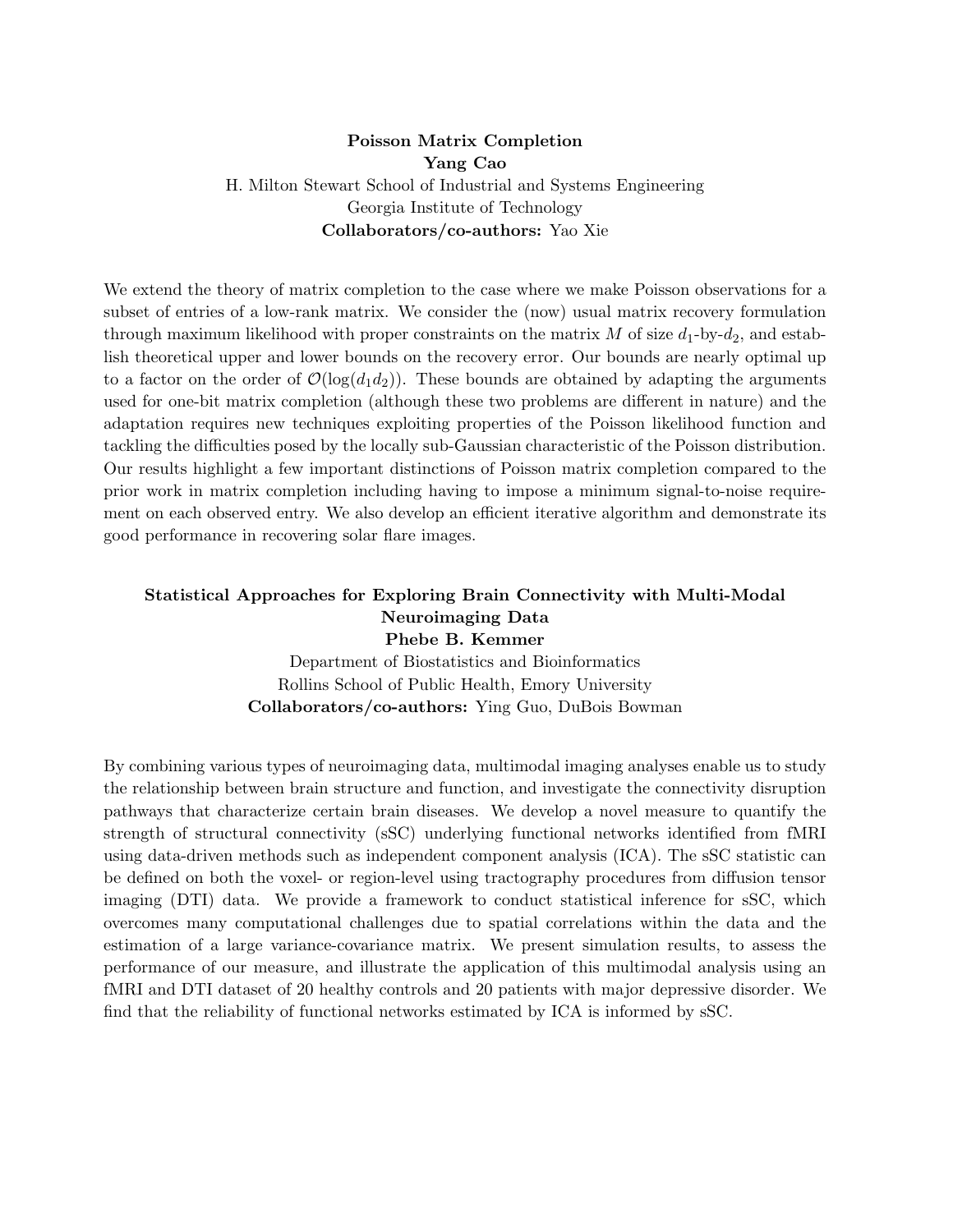#### *M***- Statistic For Kernel Change-Point Detection Shuang Li** H. Milton Stewart School of Industrial and Systems Engineering Georgia Institute of Technology **Collaborators/co-authors:** Yao Xie, Hanjun Dai, Le Song

Detecting the emergence of an abrupt change-point is a classic problem in statistics and machine learning. Kernel-based nonparametric statistics have been proposed for this task which make fewer assumptions on the distributions than traditional parametric approach. However, none of the existing kernel statistics has provided a computationally efficient way to characterize the extremal behavior of the statistic. Such characterization is crucial for setting the detection threshold, to control the significance level in the offline case as well as the average run length in the online case. In this paper we propose two related computationally efficient *M*-statistics for kernel-based change-point detection when the amount of background data is large. A novel theoretical result of the paper is the characterization of the tail probability of these statistics using a new technique based on change-of-measure. Such characterization provides us accurate detection thresholds for both offline and online cases in computationally efficient manner, without the need to resort to the more expensive simulations such as bootstrapping. We show that our methods perform well in both synthetic and real world data.

## *K***-regression Clustering for Interval-Valued Data Fei Liu** Department of Statistics University of Georgia **Collaborators/co-authors:** Lynne Billard

Symbolic data records are becoming a more powerful instrument to deal with large size data sets. Interval-valued data are a special type of symbolic data, for which each observation is a vector of intervals. The typical *K*-means methods for interval-valued data suppose the data separate to spherical clusters. It usually cannot converge to the correct clusters if the data are not clustering spherically. We propose a *K*-regression based clustering method for interval-valued data to recover a more complicated data structure. Assuming the response and predictor variables follow *K* different linear relationships, the data are initially split into *K* groups randomly. Then, we apply the new developed "symbolic variation" least squares to estimate the parameters of the *K* symbolic regressions. A data point is then relocated to its closest group in terms of its symbolic distance to the regression lines. This two-step dynamic clustering algorithm continues until the clusters are stable. Further, a plot of symbolic regression R-square versus the number of cluster *K* is used to determine the optimal number of clusters. The simulation shows that our method performs better than the *K*-means method.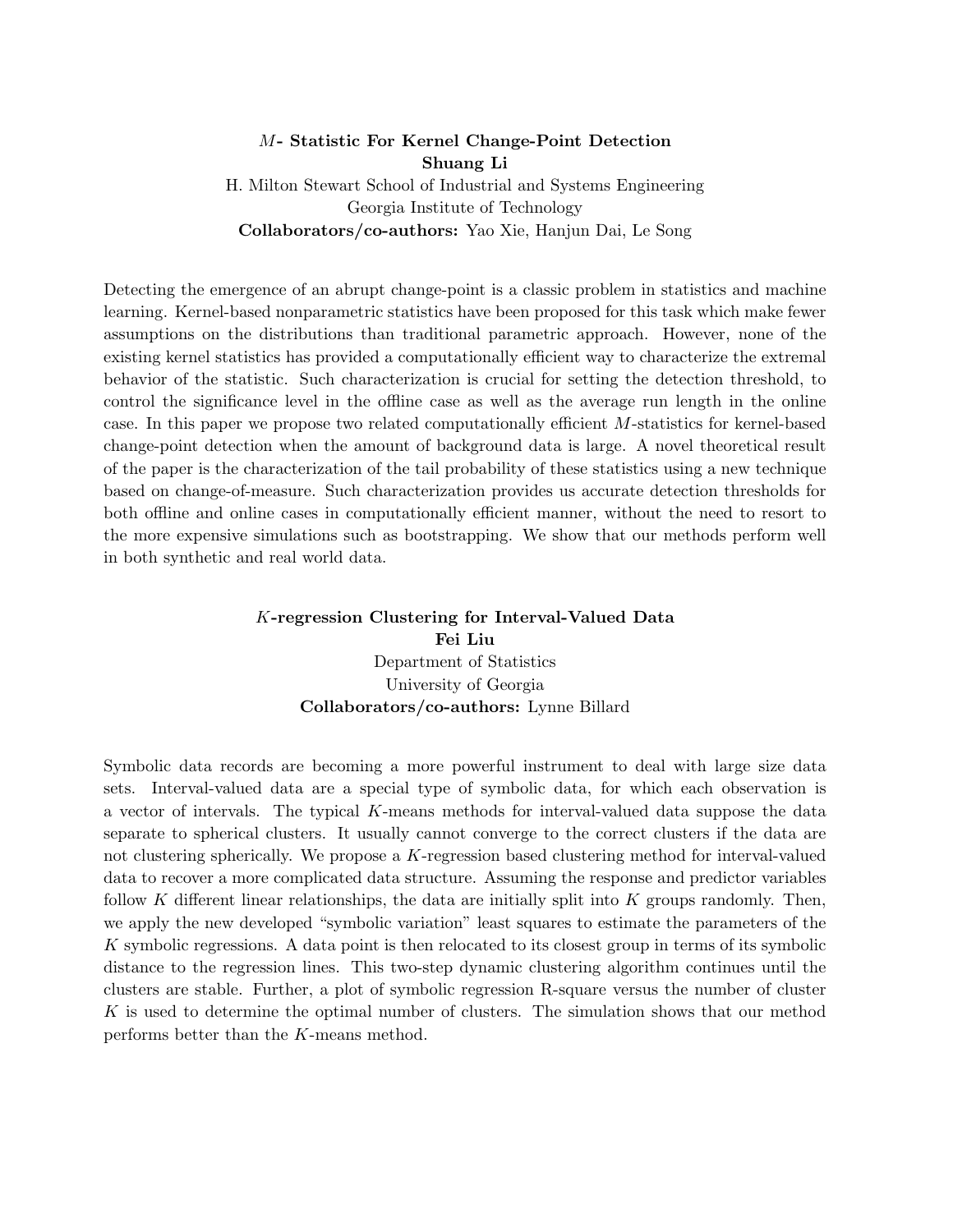# **Scalable SUM-Shrinkage Schemes for Distributed Monitoring Large-Scale Data Streams Kun Liu**

H. Milton Stewart School of Industrial and Systems Engineering Georgia Institute of Technology **Collaborators/co-authors:** Ruizhi Zhang, Yajun Mei

Motivated by biosurveillance and censoring sensor networks, we investigate the problem of distributed monitoring large-scale data steams where an undesired event may occur at some unknown time and affect only a few unknown data streams. We propose to develop scalable global monitoring schemes by parallel running local detection procedures and by combining these local procedures together to make a global decision based on SUM-shrinkage techniques. The SUMshrinkage technique is to apply shrinkage methods to combine the local detection statistics of the local detection procedures together. By using the SUM-shrinkage technique, we are able to filter out those unchanging local data streams and to make a global decision based on those likely affected data streams.

Our approach is illustrated in two concrete examples: one is the nonhomogeneous case when the pre-change and post-change local distributions are given, and the other is the homogeneous case of monitoring a large number of independent  $N(0, 1)$  data streams where the means of some data streams might shift to unknown positive or negative values. Numerical simulation studies demonstrate that the usefulness of the proposed schemes.

# **Weighted Leverage Score for High Dimensional Variable Screening Yiwen Liu** Department of Statistics University of Georgia **Collaborators/co-authors:** Wenxuan Zhong, Peng Zeng

With the rapid development of science and technology, a large amount of high dimensional data has occurred in areas such as genomics, finance, image processing and Internet search. How to extract useful information from massive data becomes the key issue nowadays. In spite of the urgent need in statistical tools to deal with such data, there are limited methods that can fully address the high dimensional problem.

Motivated by sliced inverse regression, we here propose a novel feature screening method named weighted leverage score (WLS). WLS screening procedure does not impose a specific form of relationship between the response variable and the predictors, and it can identify all relevant predictors consistently. As showed in our theoretical analysis, WLS not only possesses consistency in selection, but also has competitive performance in empirical studies and real data application.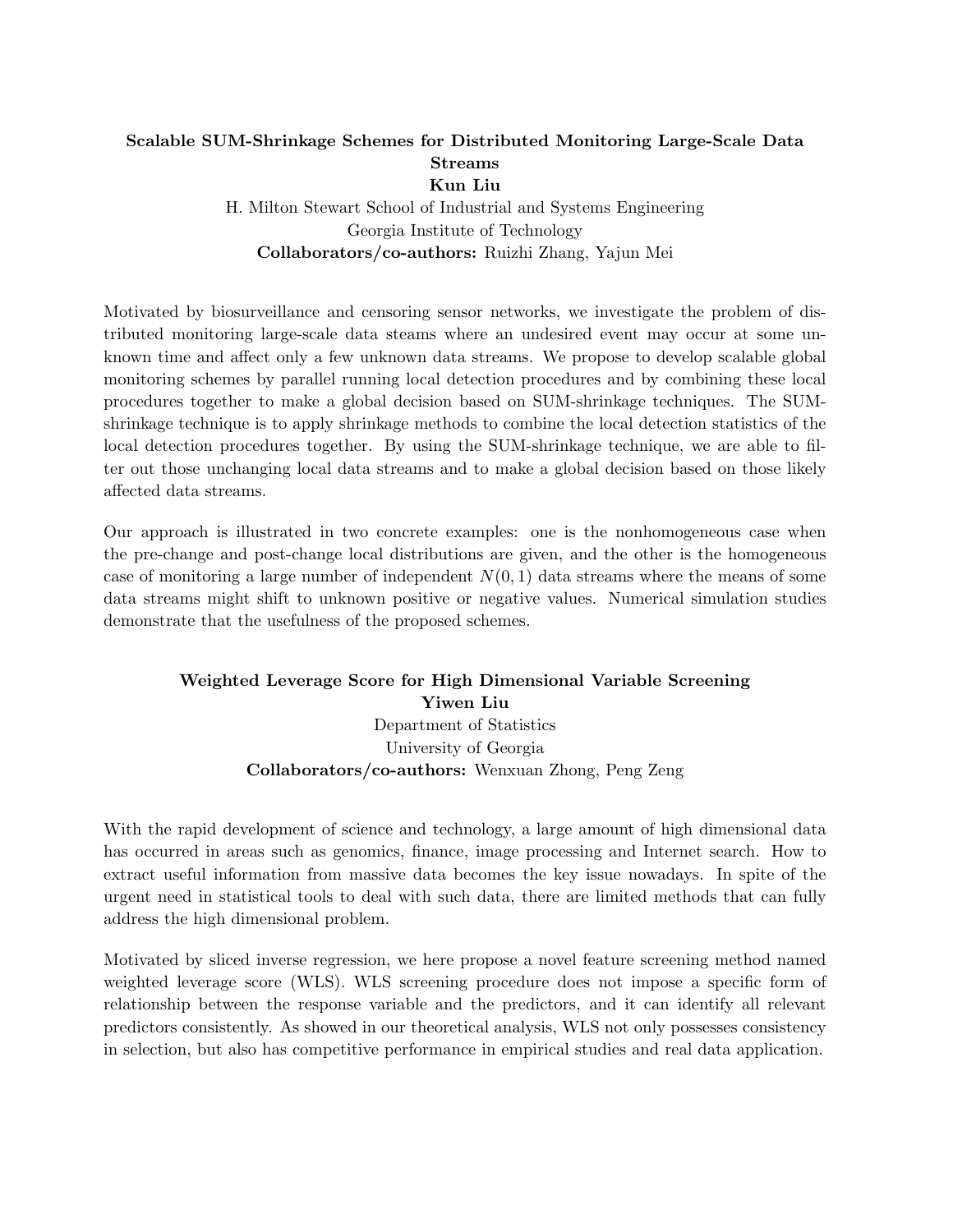### **Using particle swarm optimization to identify optimal designs for generalized linear models with binary response Joshua Lukemire** Department of Biostatistics and Bioinformatics Rollins School of Public Health, Emory University **Collaborators/co-authors:** Abhyuday Mandal, Weng Kee Wong

Identifying optimal designs for experiments in which the response is modeled by a generalized linear model is a difficult task due to the dependence of the information matrix on the model parameters. Theoretical results for such design problems are often unavailable, resulting in the use of computational tools to construct designs. This research explores the use of one such computational tool, Particle Swarm Optimization (PSO), to identify D-optimal designs for generalized linear models taking a binary response. We provide comparisons of PSO to other popular design algorithms for all discrete and all continuous factor experiments. Finally, we provide results for experiments with a mixture of discrete and continuous factors.

#### **A Bayesian Approach for Envelope Model Subhadip Pal**

Department of Biostatistics and Bioinformatics Rollins School of Public Health, Emory University **Collaborators/co-authors:** Zhihua Su, Kshitij Khare

The envelope model is a new paradigm to address estimation and prediction in multivariate analysis. Using sufficient dimension reduction techniques, it has the potential to achieve substantial efficiency gains compared to standard models. This model was first introduced in Cook (2010) for multivariate linear regression, and has since been adapted to many other contexts. However, a Bayesian approach for analyzing envelope models has not yet been investigated in the literature. In this paper, we develop a comprehensive Bayesian framework for estimation and model selection in envelope models in the context of multivariate linear regression. Our framework has the following attractive features. Firstly, we use the matrix Bingham distribution to construct a prior on the orthogonal basis matrix of the envelope subspace. This prior respects the manifold structure of the envelope model, and can directly incorporate prior information about the envelope subspace through the specification of hyperparamaters. This feature has potential applications in the broader Bayesian sufficient dimension reduction area. Secondly, sampling from the resulting posterior distribution can be achieved by using a block Gibbs sampler with standard associated conditionals. This in turn facilitates computationally efficient estimation and model selection. Thirdly, unlike the current frequentist approach, our approach can accommodate situations where the sample size is smaller than the number of responses. Lastly, the Bayesian approach inherently offers comprehensive uncertainty characterization through the posterior distribution. We illustrate the utility of our approach on simulated and real datasets.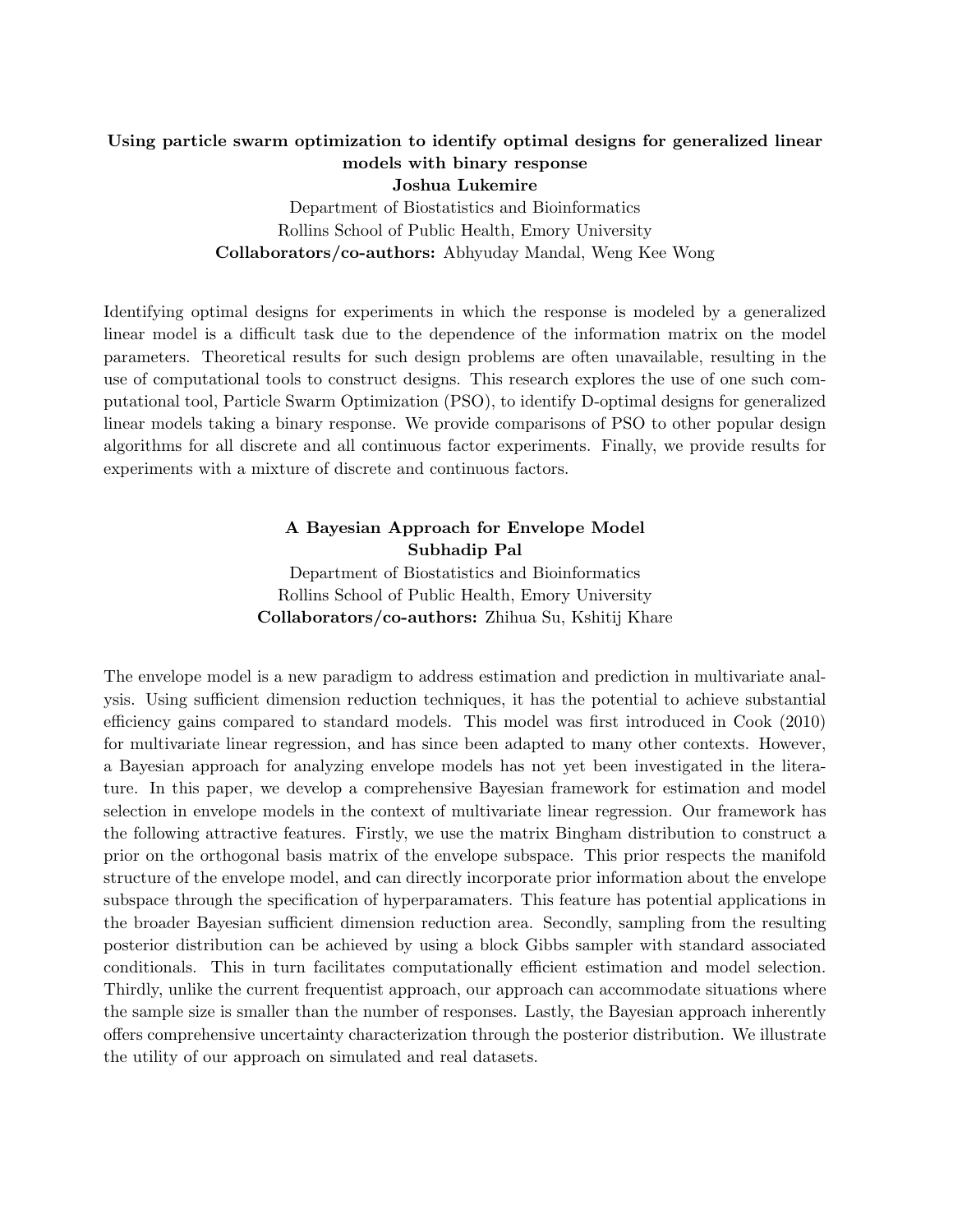### **Tracking Concept Drift Using a Constrained Penalized Regression Combiner Li-Yu Wang** Department of Statistics University of Georgia **Collaborators/co-authors:** Cheolwoo Park, Kyupil Yeon, Hosik Choi

The objective of this work is to develop a predictive model when data batches are collected in a sequential manner. With streaming data, information is constantly being updated and a major statistical challenge for these types of data is that the underlying distribution and the true inputoutput dependency might change over time, a phenomenon known as concept drift. The concept drift phenomenon makes the learning process complicated because a predictive model constructed on the past data is no longer consistent with new examples. In order to effectively track concept drift, we propose new novel model-combining methods using constrained and penalized regression that possesses a grouping property. The new learning methods enable us to select data batches as a group that are relevant to the current one, reduce the effects of irrelevant batches, and adaptively reflect the degree of concept drift emerging in data streams. We study theoretical properties of the proposed methods and finite sample performance using simulated and real examples. The analytical and empirical results indicate that the proposed methods can effectively adapt to various types of concept drift and show superior performance over existing methods.

# **A Metagenomics Method for Simultaneously Identifying Microbial Species and Estimating their Abundance in Multiple Samples**

**Xin Xing** Department of Statistics University of Georgia **Collaborators/co-authors:** Jun S. Liu, Wenxuan Zhong

Metagenomics refers to the study of a collection of genomes, typically microbial genomes, presenting in environmental samples, such as samples from the gastrointestinal tract of a human patient or samples of soil from a particular ecological origin. By sequencing bulk DNA that is directly extracted from environmental samples, one can bypass the difficulties arising in cell cultivation. Moreover, we can easily identify novel microbial species and study their distribution variation along different samples. However, these advantages cannot really benefit the biological researchers before we have a high-resolution and reference-free Metagenomic tool, because most existing methods that focus on basic taxonomy ranks either need to align short reads to a reference genome or can only produce very rough estimates. It is very challenging to identify species that are not well studied. The method we introduce in this article can overcome this difficulty and provide a reliable detection of microbial species. Our method leverages the matrix factorization method to simultaneously estimating known and unknown species and their proportions in a microbial colony. We demonstrate our method in both simulation and a real biological study.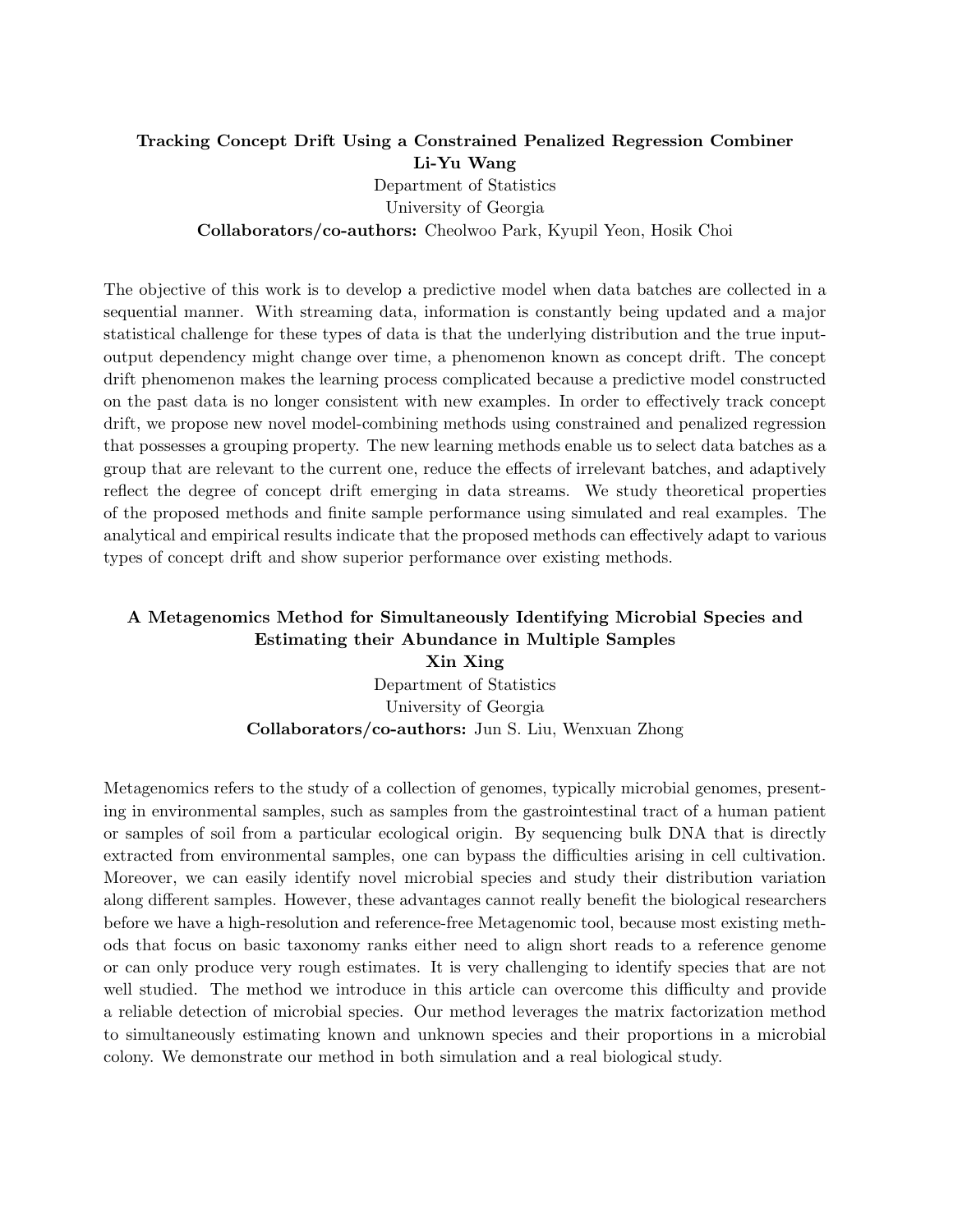### **Quantifying and Understanding Adherence to Recommended Care Practices for Pediatric Asthma Care**

**Yuchen Richard Zheng**

H. Milton Stewart School of Industrial and Systems Engineering Georgia Institute of Technology **Collaborators/co-authors:** Ross Hilton, Nicoleta Serban, Anne Fitzpatrick, James Bost

The disadvantaged populations, specifically Medicaid-insured children, have historically utilized the care system disparately, without following evidenced-based care practices. In this study, we adopt sequential clustering to quantify and understand adherence to basic recommended care for pediatric asthma in the Medicaid system. The model output is used to visualize transitions between providers, quantify cost-savings of interventions for improving adherence and evaluate the impact of geographic access on patient-level utilization using multinomial regression. We find more similarities than dissimilarities in pediatric asthma healthcare utilization for GA and NC Medicaid systems. It is most efficient for policy-makers to focus on interventions raising the levels of adherence for patients visiting ED regularly. The potential costs associated with such interventions can be offset by the cost-savings in the Medicaid payments primarily for Georgia. One contributor to prevalent ED utilization is lower geographic access to asthma care. Targeting communities and not individuals for interventions will be most effective in improving adherence.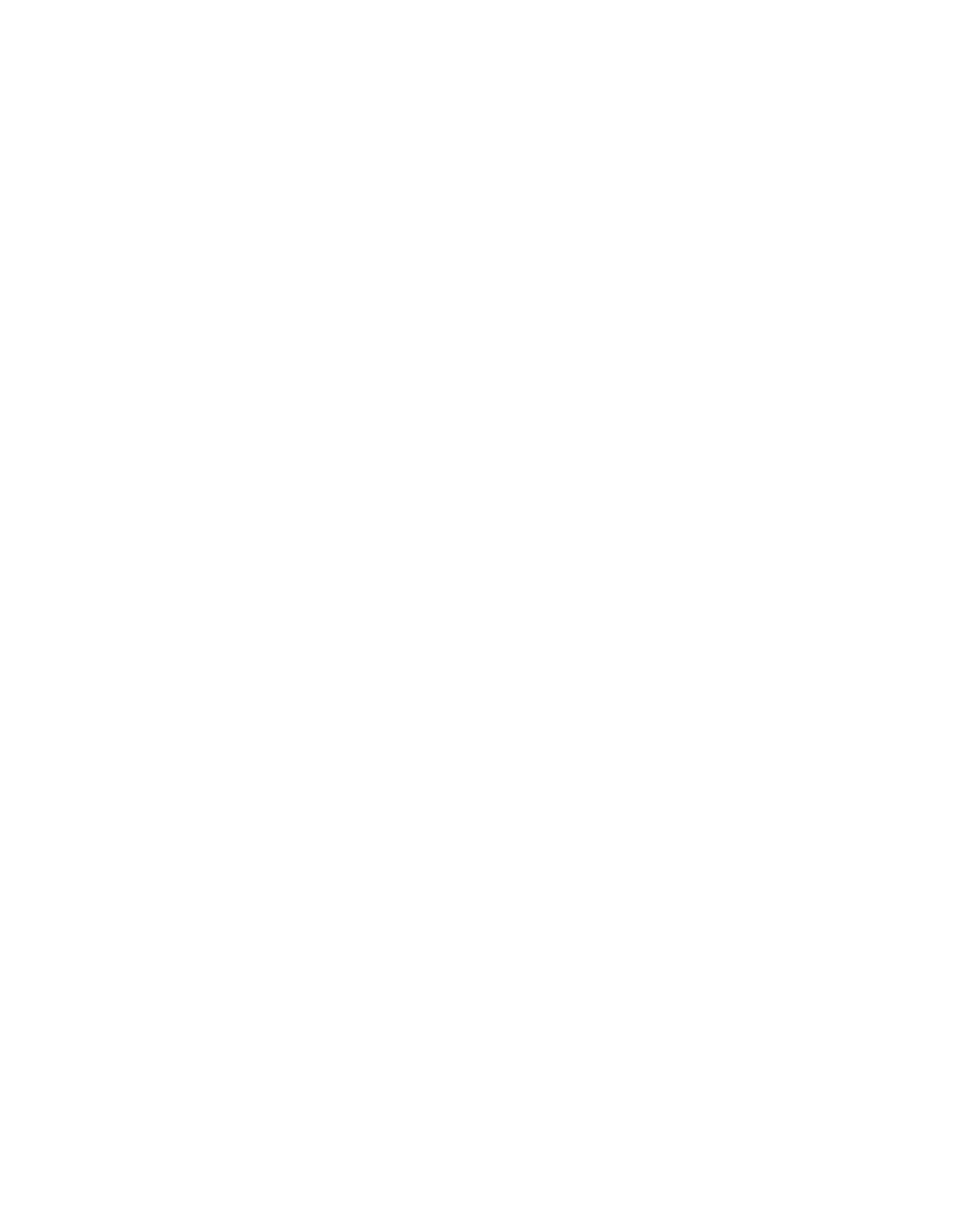# **List of Participants**

| First Name    | Last Name  | Affiliation                     | Email                           |
|---------------|------------|---------------------------------|---------------------------------|
| Bahaaeddin    | AlAila     | University of Georgia           | bahaelaila7@gmail.com           |
| <b>Brooke</b> | Alhanti    | Emory University                | bhixson@emory.edu               |
| Sarah         | Ayoku      | Georgia Southern University     | sa03348@georgiasouthern.edu     |
| Adel          | Bedoui     | University of Georgia           | adel@uga.edu                    |
| Lynne         | Billard    | University of Georgia           | lynne@stat.uga.edu              |
| Anna          | Blackstock | CDC                             | hyp9@cdc.gov                    |
| Yaotong       | Cai        | University of Georgia           | ytcai@uga.edu                   |
| Qingpo        | Cai        | Emory University                | qingpo.cai@emory.edu            |
| Yang          | $\rm Ca$   | Georgia Institute of Technology | ycao85@mail.gatech.edu          |
| Shanshan      | $\rm Cao$  | Georgia Institute of Technology | scao36@gatech.edu               |
| Fang          | $\rm Ca$   | Georgia Institute of Technology | fcao6@gatech.edu                |
| Sha           | Cao        | University of Georgia           | shacao@uga.edu                  |
| Arpita        | Chatterjee | Georgia Southern University     | achatterjee@georgiasouthern.edu |
| Xianyan       | Chen       | University of Georgia           | xychen@uga.edu                  |
| Yunyun        | Chen       | Emory University                | yunyun.chen@emory.edu           |
| Zhuhao        | Chen       | Georgia Institute of Technology | chenzhuhao0520@gmail.com        |
| Hubert        | Chen       | University of Georgia           | hjpcheney@yahoo.com             |
| Jie           | Chen       | Augusta University              | jiechen@gru.edu                 |
| Hee Cheol     | Chung      | University of Georgia           | heecheol.chung25@uga.edu        |
| Jongik        | Chung      | University of Georgia           | jc22332@uga.edu                 |
| Gari          | Clifford   | Emory University & Georgia Tech | gari@gatech.edu                 |
| Stacy         | Cobb       | University of Georgia           | scobb0522@gmail.com             |
| Paul          | Cubre      | Clemson University              | pcubre@clemson.edu              |
| Murilo        | Da Silva   | University of Georgia           | mmd12775@uga.edu                |
| Gauri         | Datta      | University of Georgia           | gaurisdatta@gmail.com           |
| Yi            | Deng       | Emory University                | ydeng26@emory.edu               |
| Gordana       | Derado     | CDC                             | gderado@cdc.gov                 |
| Theresa       | Devasia    | University of Georgia           | tdevasia@uga.edu                |
| Yan           | Du         | University of Georgia           | yd92006@uga.edu                 |
| Hicham        | Elhassani  | LexisNexis                      | hicham.elhassani@lexisnexis.com |
| Elizabeth     | Ely        | CDC                             | eke0@cdc.gov                    |
| Kang-Hsien    | Fan        | University of Georgia           | frankfan@uga.edu                |
| Haotian       | Feng       | Clemson University              | haotiaf@clemson.edu             |
| Hao           | Feng       | Emory University                | hfeng5@emory.edu                |
| April         | Galyardt   | University of Georgia           | galyardt@uga.edu                |
| Santu         | Ghosh      | Georgia Regents University      | sghosh@gru.edu                  |
| Robert        | Gordon     | <b>State Farm</b>               | rob.gordon.kpbx@statefarm.com   |
| Timothy       | Green      | CDC                             | tgreen@cdc.gov                  |
| Artur         | Grygorian  | Georgia Southern University     | ag06543@georgiasouthern.edu     |
| <b>Betsy</b>  | Gunnels    | CDC                             | bgunnels@cdc.gov                |
| Ying          | Guo        | Emory University                | yguo2@emory.edu                 |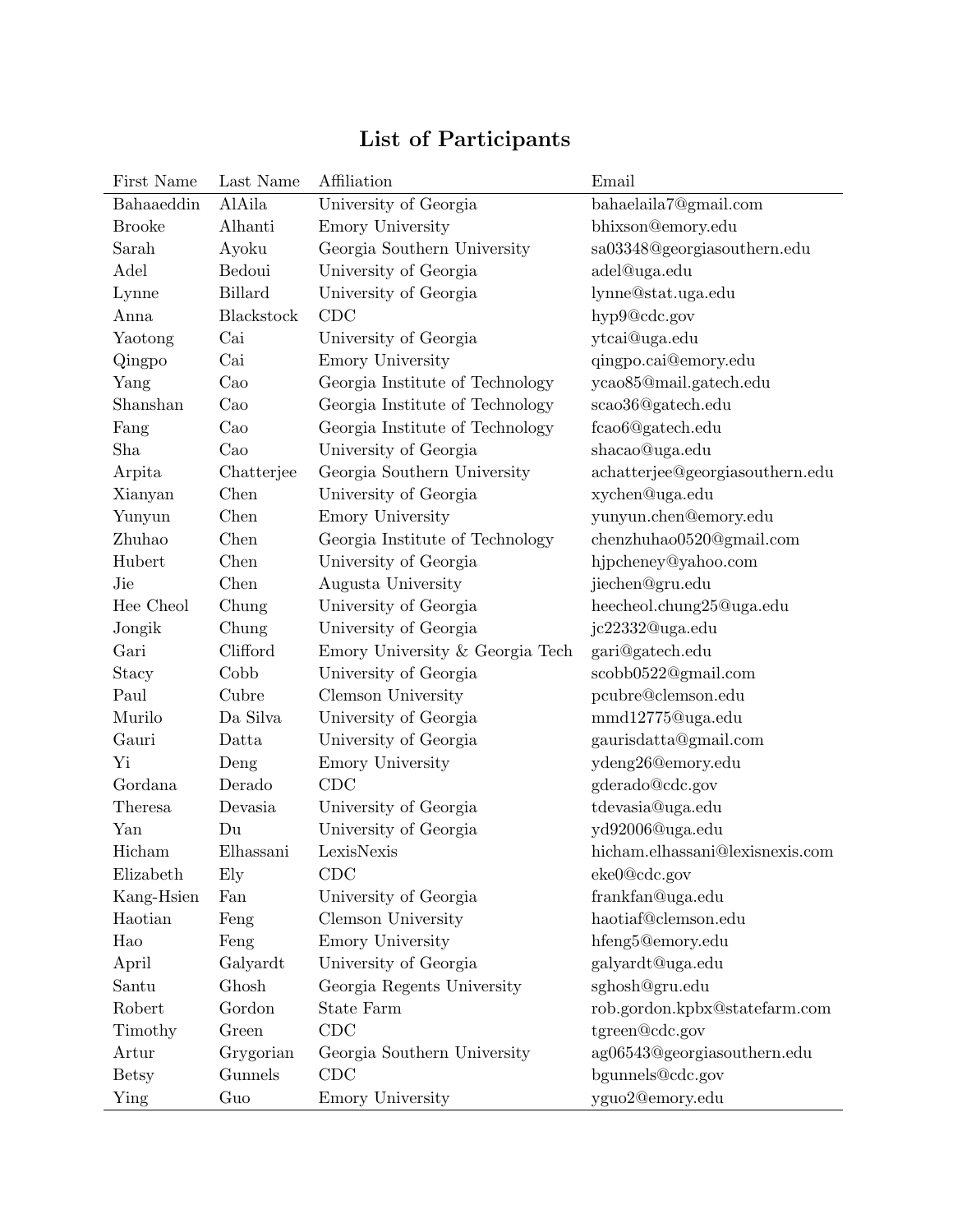| First Name        | Last Name  | Affiliation                     | Email                       |
|-------------------|------------|---------------------------------|-----------------------------|
| Mohamad           | Hasan      | University of Georgia           | mshasan@uga.edu             |
| Chunla            | He         | University of Georgia           | willahe@uga.edu             |
| Junying           | He         | Georgia Institute of Technology | Hjy.jasper@gmail.com        |
| Gabriel           | Hinton     | University of Georgia           | ghinton@uga.edu             |
| Xiaoming          | Huo        | Georgia Institute of Technology | huo@gatech.edu              |
| Alexei            | Ionan      | University of Georgia           | aciona01@uga.edu            |
| Adam              | Jaeger     | Duke University                 | apjaeger@stat.duke.edu      |
| Woncheol          | Jang       | Seoul National University       | wcjang@snu.ac.kr            |
| Caprichia         | Jeffers    | Emory University                | cjeffe4@emory.edu           |
| Pengshen          | Ji         | University of Georgia           | psji@uga.edu                |
| Yisu              | Jia        | Clemson University              | yisuj@clemson.edu           |
| Xiaodong          | Jiang      | University of Georgia           | xiaodong@uga.edu            |
| Andrew            | Kane       | University of Georgia           | andkane@uga.edu             |
| Phebe             | Kemmer     | <b>Emory University</b>         | pbrenne@emory.edu           |
| Behzad            | Kianian    | Emory University                | behzad.kianian@emory.edu    |
| Minsoo            | Kim        | University of Georgia           | mk4747@uga.edu              |
| Seohyun           | Kim        | University of Georgia           | seohyun@uga.edu             |
| Kristen           | Knight     | University of Georgia           | knk84226@uga.edu            |
| Hulya             | Kocyigit   | University of Georgia           | hk20902@uga.edu             |
| Yunchuan          | Kong       | Emory University                | ykong24@emory.edu           |
| Qian              | Kuang      | University of Georgia           | qkuang@uga.edu              |
| Suprateek         | Kundu      | Emory University                | suprateek.kundu@emory.edu   |
| Seung             | Kwak       | University of Georgia           | ekdlvn@gmail.com            |
| Nicole            | Lazar      | University of Georgia           | nlazar@uga.edu              |
| Juhyung           | Lee        | University of Georgia           | juhyung@uga.edu             |
| I-Hsiang          | Lee        | Georgia Institute of Technology | ethan@gatech.edu            |
| Ryan              | Lekivetz   | <b>JMP</b>                      | ryan.lekivetz@jmp.com       |
| Shuang            | Li         | Georgia Institute of Technology | saliumass@gmail.com         |
| Ben               | Li         | Emory University                | ben.li@emory.edu            |
| Yunxiao           | Li         | Emory University                | yunxiao.li@emory.edu        |
| Chenxue           | Li         | Georgia State University        | cli8@student.gsu.edu        |
| Kun               | Liu        | Georgia Institute of Technology | liukun0924@gmail.com        |
| Fei               | Liu        | University of Georgia           | feiliu@uga.edu              |
| Yiwen             | Liu        | University of Georgia           | yiwenliu@uga.edu            |
| Liang             | Liu        | University of Georgia           | lliu@uga.edu                |
| Kimberly          | Love-Myers | University of Georgia           | krlove@uga.edu              |
| $Jye-Chyi$ $(JC)$ | Lu         | Georgia Institute of Technology | jclu@isye.gatech.edu        |
| Joshua            | Lukemire   | Emory University                | joshua.lukemire@emory.edu   |
| Igor              | Lutsenko   | Georgia Southern University     | il00358@georgiasouthern.edu |
| Ping              | Ma         | University of Georgia           | pingma@uga.edu              |
| Zhengbo           | Ma         | University of Georgia           | zma111@uga.edu              |
| Simon Tsz Fung    | Mak        | Georgia Institute of Technology | smak6@gatech.edu            |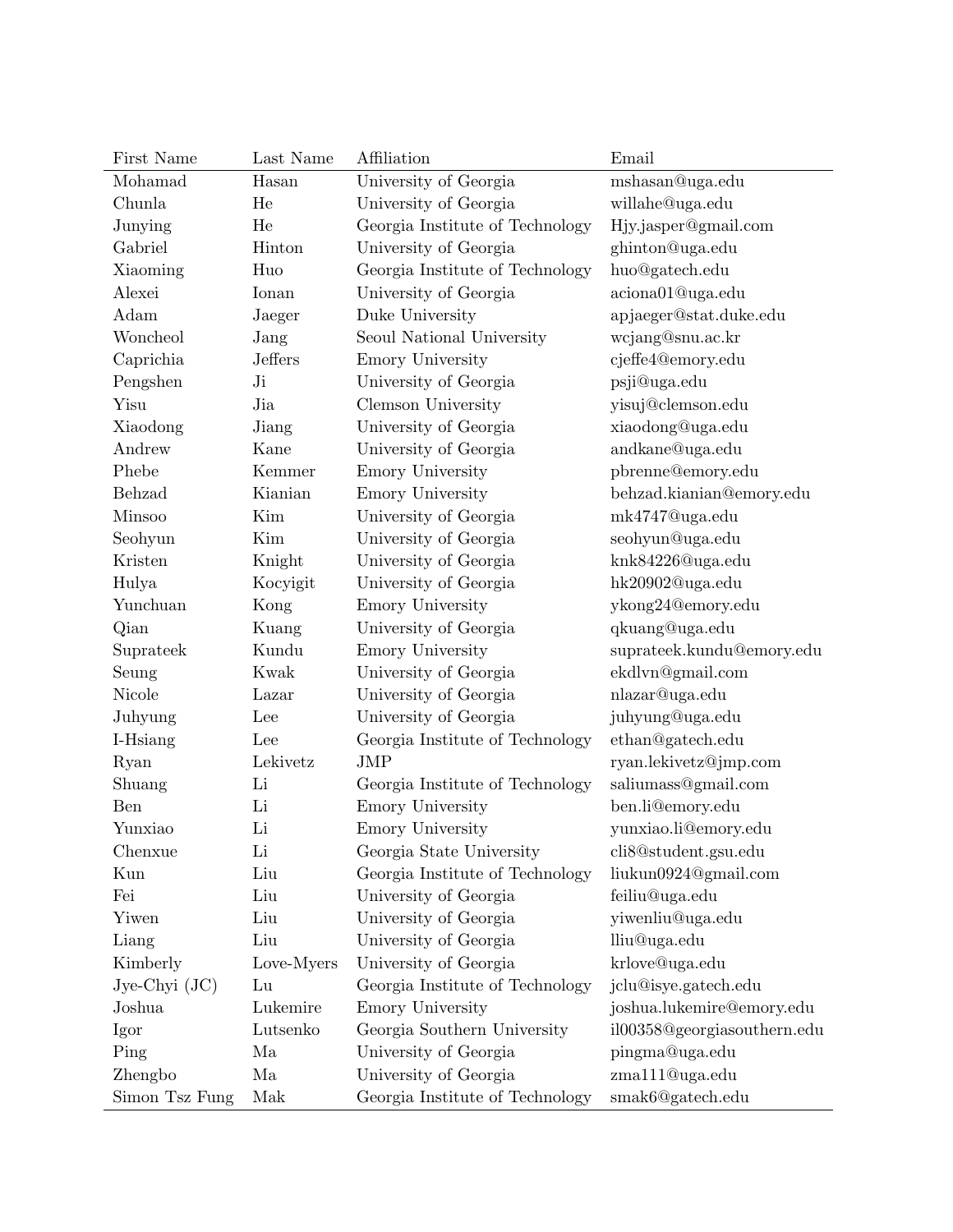| First Name    | Last Name       | Affiliation                     | Email                                 |
|---------------|-----------------|---------------------------------|---------------------------------------|
| Abhyuday      | Mandal          | University of Georgia           | amandal@stat.uga.edu                  |
| Diego         | Marfetan Molina | University of Georgia           | dm92618@uga.edu                       |
| Jacob         | Martin          | University of Georgia           | jmarsn1215@gmail.com                  |
| Cheng         | Meng            | University of Georgia           | cm86453@uga.edu                       |
| Jin           | Ming            | Emory University                | mingjin112@aliyun.com                 |
| Chul          | Moon            | University of Georgia           | chulmoon@uga.edu                      |
| Andrew        | <b>Mullins</b>  | University of Georgia           | andrew.mullins25@uga.edu              |
| Shuenn Siang  | Ng              | Georgia State University        | sng4@gsu.edu                          |
| Emily         | Nystrom         | Clemson University              | enystro@clemson.edu                   |
| Subhadip      | Pal             | Emory University                | subhadippal@gmail.com                 |
| Wenhao        | Pan             | University of Georgia           | wpan@uga.edu                          |
| Cheolwoo      | Park            | University of Georgia           | cpark@uga.edu                         |
| Jordan        | Pierce          | University of Georgia           | jepierce@uga.edu                      |
| Joseph        | Poythress       | University of Georgia           | jpoythre@uga.edu                      |
| Hewa          | Priyadarshani   | Clemson University              | hpriyad@clemson.edu                   |
| Toyya         | Pujol Mitchell  | Georgia Institute of Technology | Pujol@gatech.edu                      |
| Zhaohui Steve | Qin             | Emory University                | zhaohui.qin@emory.edu                 |
| Shannon       | Quinn           | University of Georgia           | spq@uga.edu                           |
| Jaxk          | Reeves          | University of Georgia           | jaxk@stat.uga.edu                     |
| Pedro         | Rangel          | Wells Fargo                     | Pedro.Rangel@wellsfargo.com           |
| Paulette      | Rice            | LexisNexis                      | paulette.rice@lexisnexis.com          |
| Misty         | Ritchie         | Wells Fargo                     | misty.ritchie@wellsfargo.com          |
| Rich          | Ross            | University of Georgia           | richard.ross25@uga.edu                |
| Arunava       | Samaddar        | University of Georgia           | as03810@uga.edu                       |
| Jonathan      | Sauls           | <b>State Farms</b>              | jonathan.sauls.dpzc@statefarm.com     |
| Ian           | Schmutte        | University of Georgia           | schmutte@uga.edu                      |
| Nicoleta      | Serban          | Georgia Institute of Technology | nserban@isye.gatech.edu               |
| Forrestt      | Severtson       | <b>State Farm</b>               | forrestt.severtson.l2bs@statefarm.com |
| Lynne         | Seymour         | University of Georgia           | seymour@uga.edu                       |
| Hongzhang     | Shao            | Georgia Institute of Technology | steveshao@gatech.edu                  |
| Julia         | Sharp           | Clemson University              | jsharp@clemson.edu                    |
| Yawei         | Shen            | University of Georgia           | ys37335@uga.edu                       |
| Natalia       | Shim            | University of Georgia           | shimnata@uga.edu                      |
| Jae Eui       | Soh             | Emory University                | jay.soh@emory.edu                     |
| Tharuvai      | Sriram          | University of Georgia           | tn@uga.edu                            |
| Xiaoxiao      | Sun             | University of Georgia           | xiaosun@uga.edu                       |
| Kiki          | Sun             | Emory University                | qin.sun@emory.edu                     |
| Xin           | Sun             | Emory University                | xin.sun@emory.edu                     |
| Chih-Li       | Sung            | Georgia Institute of Technology | chihli_sung@gatech.edu                |
| Yanyan        | Tan             | University of Georgia           | yt58945@uga.edu                       |
| April         | Thomas          | Clemson University              | athomas@g.clemson.edu                 |
| Robert        | Tibshirani      | Stanford University             | tibs@stanford.edu                     |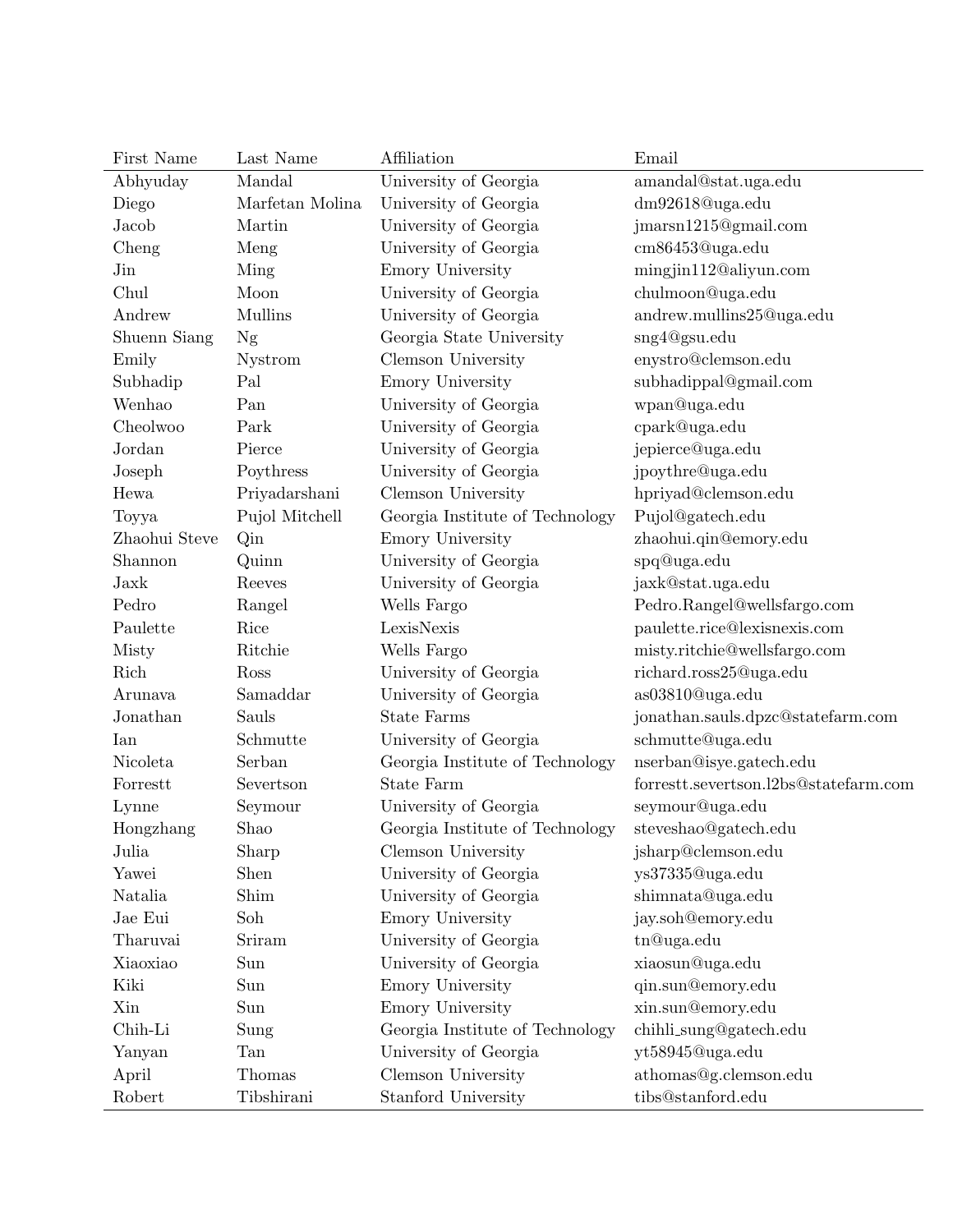| First Name    | Last Name   | Affiliation                     | Email                    |
|---------------|-------------|---------------------------------|--------------------------|
| Roshan        | Vengazhiyil | Georgia Institute of Technology | roshan@gatech.edu        |
| <b>Branic</b> | Vidakovic   | Georgia Institute of Technology | brani@gatech.edu         |
| Vineet        | Vora        | University of Georgia           | vineetv@uga.edu          |
| Lance         | Waller      | Emory University                | lwaller@emory.edu        |
| Li-Yu         | Wang        | University of Georgia           | lyw@uga.edu              |
| Weifeng       | Wang        | University of Georgia           | ww26975@uga.edu          |
| Xuan          | Wang        | Georgia State University        | xwang36@student.gsu.edu  |
| Ye            | Wang        | University of Georgia           | ywang@uga.edu            |
| Yuanwen       | Wang        | University of Georgia           | yuanwen@uga.edu          |
| Lijia         | Wang        | Emory University                | lwang87@emory.edu        |
| Yikai         | Wang        | Emory University                | yikai.wang@emory.edu     |
| Yuan          | Wang        | Georgia Institute of Technology | sxtywangyuan@gmail.com   |
| Bo            | Wei         | Emory University                | bo.wei@emory.edu         |
| Christopher   | Wilson      | Clemson University              | cwilso6@clemson.edu      |
| Henok         | Woldu       | University of Georgia           | henok535@uga.edu         |
| Jeff          | Wu          | Georgia Institute of Technology | jeffwu@isye.gatech.edu   |
| Jun           | Xia         | Georgia State University        | jxia1@student.gsu.edu    |
| Rui           | Xie         | University of Georgia           | ruixie@uga.edu           |
| Yao           | Xie         | Georgia Institute of Technology | su06ee@gmail.com         |
| Xin           | Xing        | University of Georgia           | xinxing@uga.edu          |
| Jiajun        | Xu          | University of Georgia           | jiajunxu@uga.edu         |
| Kang          | Xue         | University of Georgia           | kangxue@uga.edu          |
| Yijie         | Xue         | LexisNexis                      | Yijie.Xue@lexisnexis.com |
| Zhen          | Yan         | University of Georgia           | yzhead@uga.edu           |
| Shiyu         | Ye          | University of Georgia           | ysy319@uga.edu           |
| Huangdi       | Yi          | University of Georgia           | huangdi.yi@uga.edu       |
| Xinlian       | Zhang       | University of Georgia           | xinlian.zhang25@uga.edu  |
| Jingyi        | Zhang       | University of Georgia           | jingyi.zhang25@uga.edu   |
| Wei           | Zhang       | University of Georgia           | zhangwei@uga.edu         |
| Ruizhi        | Zhang       | Georgia Institute of Technology | rzhang320@gmail.com      |
| Yuanshuo      | Zhao        | Georgia Institute of Technology | yzhao314@gmail.com       |
| Yuchen        | Zheng       | Georgia Institute of Technology | richardzyc@gatech.edu    |
| Guoguo        | Zheng       | University of Georgia           | ggzheng@uga.edu          |
| Wenxuan       | Zhong       | University of Georgia           | wenxuan@uga.edu          |
| Jiankun       | Zhu         | University of Georgia           | jz82362@uga.edu          |